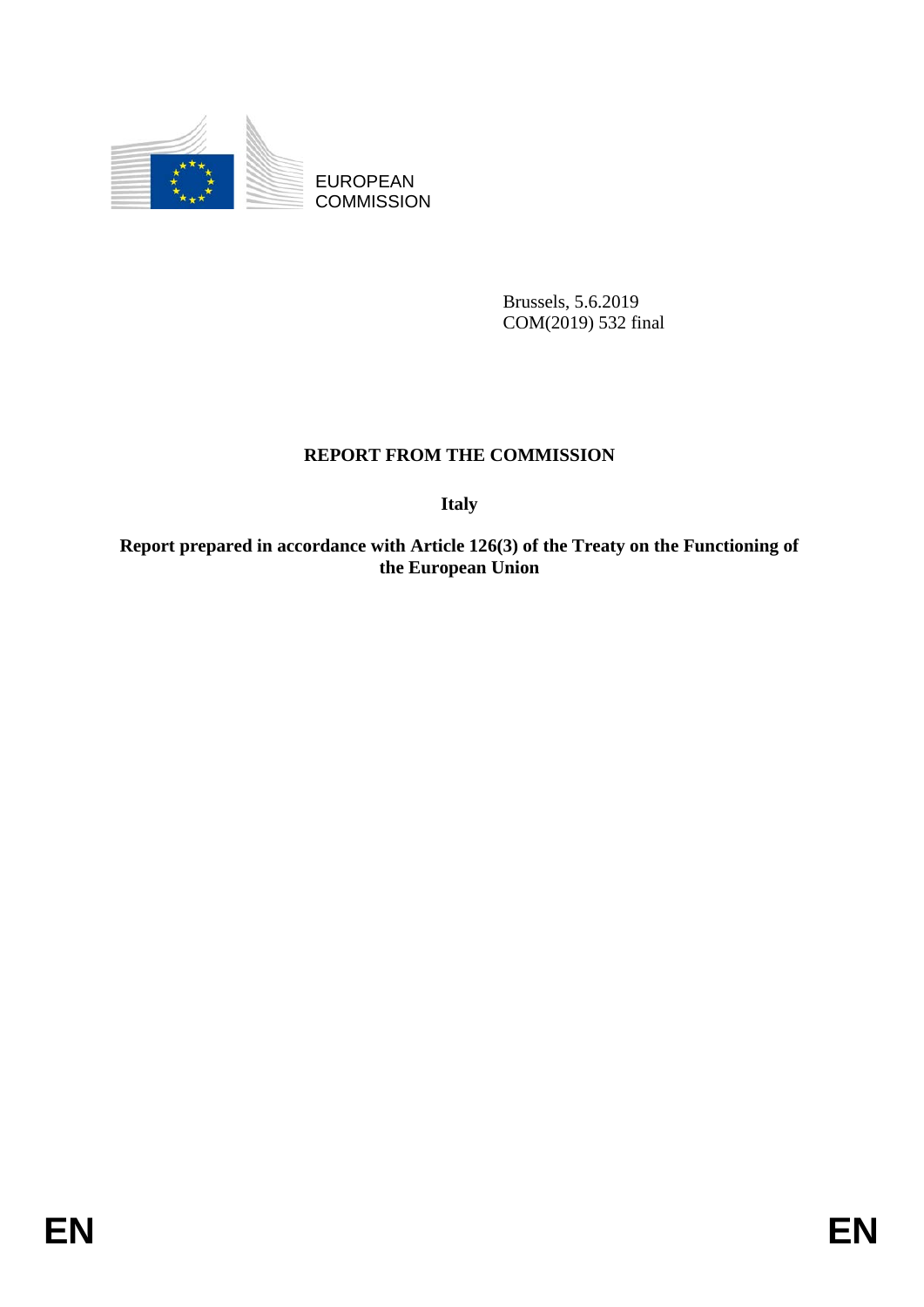#### **REPORT FROM THE COMMISSION**

#### **Italy**

# **Report prepared in accordance with Article 126(3) of the Treaty on the Functioning of the European Union**

# **1. INTRODUCTION**

Article 126 of the Treaty on the Functioning of the European Union (TFEU) lays down the excessive deficit procedure (EDP). That procedure is further set out in Council Regulation (EC) No 1467/97 on speeding up and clarifying the implementation of the excessive deficit procedure<sup>[1](#page-1-0)</sup>, which is part of the Stability and Growth Pact (SGP). Specific provisions for euro-area Member States under EDP are laid down in Regulation (EU) No 473/[2](#page-1-1)013<sup>2</sup>.

According to Article 126(2) TFEU, the Commission has to monitor compliance with budgetary discipline on the basis of two criteria, namely: (a) whether the ratio of the planned or actual government deficit to gross domestic product (GDP) exceeds the reference value of 3%; and (b) whether the ratio of government debt to GDP exceeds the reference value of 60%, unless it is sufficiently diminishing and approaching the reference value at a satisfactory pace.<sup>[3](#page-1-2)</sup>

Article 126(3) TFEU provides that, if a Member State does not fulfil the requirements under one or both of the above criteria, the Commission has to prepare a report. That report must also "take into account whether the government deficit exceeds government investment *expenditure and take into account all other relevant factors, including the medium-term economic and budgetary position of the Member State*".

This report, which represents the first step in the EDP, analyses Italy's compliance with the debt criterion of the Treaty in 2018, with due regard to the economic background and other relevant factors.

On 23 May 2018, the Commission issued a report under Article  $126(3)$  TFEU<sup>[4](#page-1-3)</sup>, as Italy did not make sufficient progress towards compliance with the debt criterion in 2017. The report

<span id="page-1-0"></span> <sup>1</sup> OJ L 209, 2.8.1997, p. 6. This report also takes into account the "*Specifications on the implementation of the Stability and Growth Pact and guidelines on the format and content of stability and convergence programmes*", adopted by the Economic and Financial Committee on 15 May 2017, available at: <http://data.consilium.europa.eu/doc/document/ST-9344-2017-INIT/en/pdf>

<span id="page-1-1"></span><sup>&</sup>lt;sup>2</sup> Regulation (EU) No 473/2013 of the European Parliament and of the Council on common provisions for monitoring and assessing draft budgetary plans and ensuring the correction of excessive deficit of the Member States in the euro area (OJ L 140, 27.5.2013, p. 11).

<span id="page-1-2"></span><sup>3</sup> The concepts of "*sufficiently diminishing*" and "*satisfactory pace*" are defined in Article 2(1a) of Regulation (EC) 1467/97 as being fulfilled if "*the differential [of the debt ratio] with respect to the reference value has decreased over the previous three years at an average rate of 1/20th per year as a benchmark*". The Regulation also provides that "*the requirement under the debt criterion shall also be considered to be fulfilled if the budgetary forecasts of the Commission indicate that the required reduction in the differential will occur over the three-year period encompassing the two years following the final year for which data is available*". Regulation (EC) 1467/97 further provides that "the influence of the cycle on the pace of debt reduction" should be taken into account. Those elements have been translated into a debt reduction benchmark, as set out in the Code of Conduct on the SGP and endorsed by the Council. Compliance with the debt benchmark is assessed on the basis of three different configurations: the backward-looking, the forward-looking and the debt reduction benchmark adjusted for the impact of the cycle.

<span id="page-1-3"></span><sup>4</sup> Commission Report COM(2018) 428 final of 23.5.2018: "Italy - Report prepared in accordance with Article 126(3) of the Treaty on the Functioning of the European Union".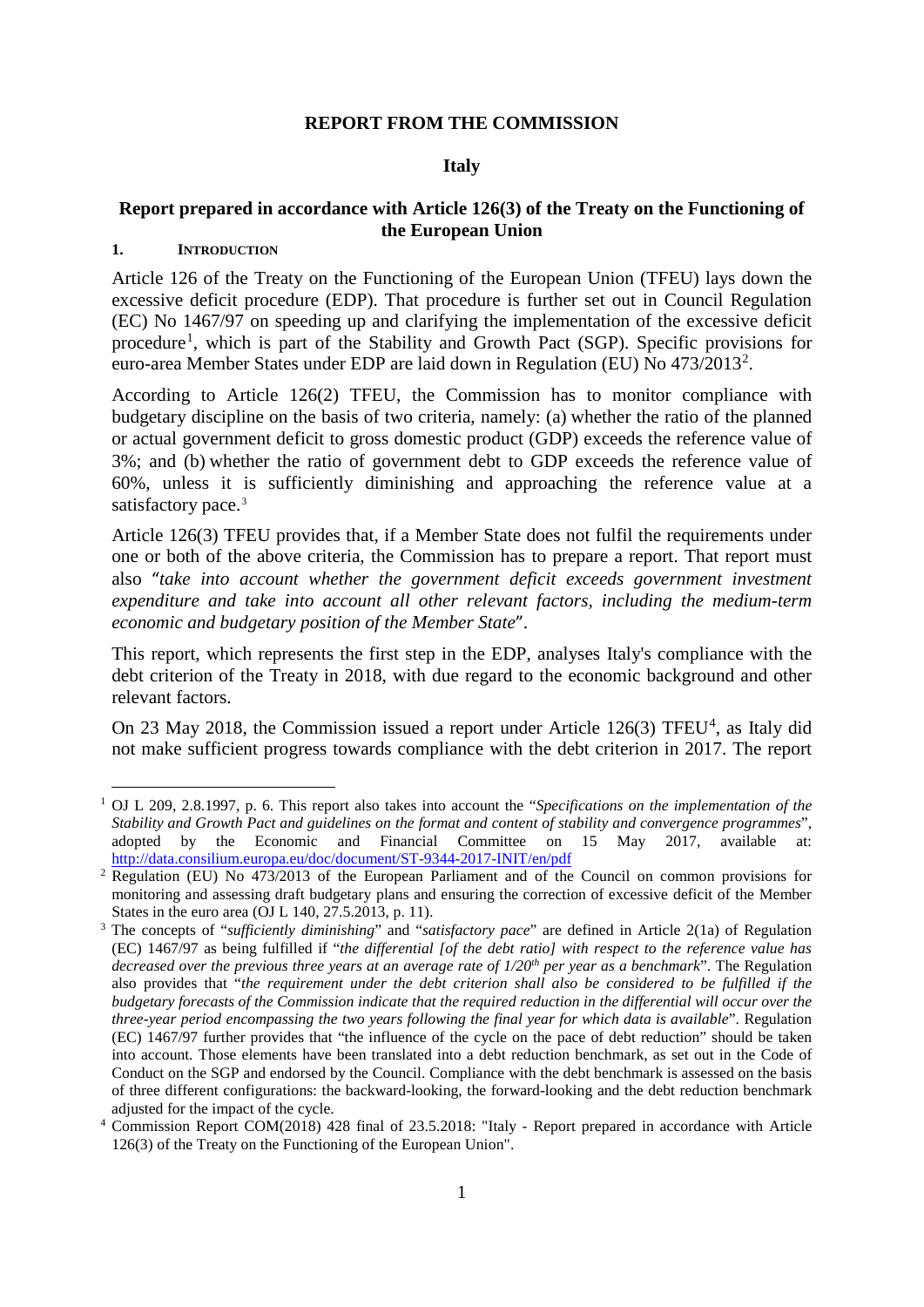concluded that the criterion should be considered as complied with at the time, having regard in particular to Italy's ex-post compliance with the preventive arm in 2017. The report also noted a risk of significant deviation from the adjustment path towards the medium-term budgetary objective recommended by the Council for 2018, based on both the government plans and the Commission 2018 spring forecast. The report indicated that the Commission would reassess compliance based on the *ex post* data for 2018 to be notified in spring 2019.

The Commission issued another report under Article 126(3) TFEU in November 2018[5](#page-2-0) , as it identified in Italy's Draft Budgetary Plan for 2019 a case of "*particularly serious noncompliance*" with the fiscal recommendation addressed to it by the Council on 13 July 2018, thereby justifying a reassessment of Italy's compliance with the debt reduction benchmark in 2017. However, the government put an end to the situation of "*particularly serious noncompliance*" with the preventive arm of the SGP, which had urged the reassessment, through the amendments it introduced in its 2019 budget in the course of December 2018.

The data notified by the authorities in April 2019<sup>[6](#page-2-1)</sup> and subsequently validated by Eurostat<sup>[7](#page-2-2)</sup> show that Italy's general government deficit declined to 2.1% of GDP in 2018 (from 2.4% in 2017), while general government debt increased to 132.2% of GDP (from 131.4% in 2017), i.e. above the 60% of GDP reference value. For 2019, Italy's 2019 Stability Programme projects the debt-to-GDP ratio to continue rising only slightly up to 132.6%. In 2020, it projects a decline (of 1.3 percentage points) in the debt-to-GDP ratio to 131.3%. The Commission 2019 spring forecast expects Italy's debt-to-GDP ratio to increase more markedly, to 133.7% in 2019 and 135.2% in 2020.

Based on notified data and the Commission 2019 spring forecast, Italy did not comply with the debt reduction benchmark in 2018 (gap of some 7 ½% of GDP) (see Table 1). Overall, Italy's lack of compliance with the debt reduction benchmark in 2018 provides evidence of a *prima facie* existence of an excessive deficit within the meaning of the SGP before considering all factors as set out below. Moreover, based on both the government plans and the Commission 2019 spring forecast, Italy is not expected to comply with the debt reduction benchmark either in 2019 (gap of some 5% and 9% of GDP, respectively) or in 2020 (gap of some 4 ½% and 9 ¼% of GDP respectively).

The Commission has therefore prepared this report to comprehensively assess the departure from the debt reduction benchmark and examine whether the launch of an excessive deficit procedure is warranted after all relevant factors have been considered. Section 2 of the report examines the deficit criterion. Section 3 examines the debt criterion. Section 4 deals with public investment and other relevant factors, including the assessment of compliance with the required adjustment path towards the medium-term budgetary objective (MTO). In particular, that section stresses Italy's non-compliance with the recommended adjustment path towards the medium-term budgetary objective in 2018 based on *ex post* data (section 4.1). The report is based on the Commission 2019 spring forecast, released on 7 May 2019, which takes into

<span id="page-2-0"></span><sup>&</sup>lt;sup>5</sup> See Commission Report COM(2018) 809 final of 21.11.2018: "Italy - Report prepared in accordance with Article 126(3) of the Treaty on the Functioning of the European Union".

<span id="page-2-1"></span><sup>6</sup> According to Regulation (EC) No 479/2009, Member States have to report to the Commission twice a year their planned and actual government deficit and debt levels. The most recent notification of Italy can be found at: [http://ec.europa.eu/eurostat/web/government-finance-statistics/excessive-deficit-procedure/edp-notification](http://ec.europa.eu/eurostat/web/government-finance-statistics/excessive-deficit-procedure/edp-notification-tables)[tables](http://ec.europa.eu/eurostat/web/government-finance-statistics/excessive-deficit-procedure/edp-notification-tables)

<span id="page-2-2"></span><sup>&</sup>lt;sup>7</sup> Eurostat news release No  $67/2019$  of 23 April 2019, available at: [https://ec.europa.eu/eurostat/documents/2995521/9731224/2-23042019-AP-EN/bb78015c-c547-4b7d-b2f7-](https://ec.europa.eu/eurostat/documents/2995521/9731224/2-23042019-AP-EN/bb78015c-c547-4b7d-b2f7-4fffe7bcdfad) [4fffe7bcdfad](https://ec.europa.eu/eurostat/documents/2995521/9731224/2-23042019-AP-EN/bb78015c-c547-4b7d-b2f7-4fffe7bcdfad)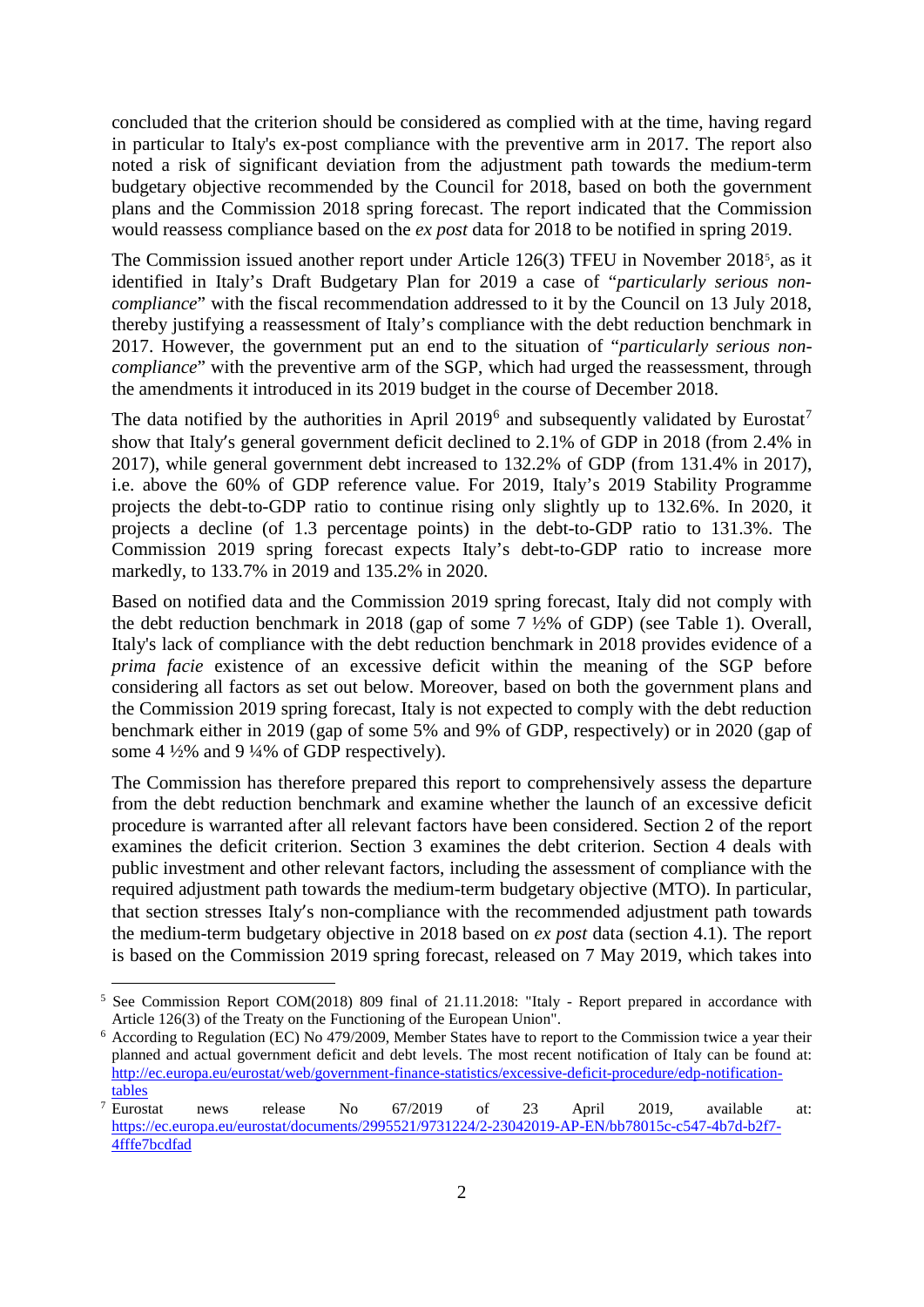account Italy's 2019 Stability Programme (SP) submitted to the Commission and the Council on 19 April 2019.

|                      |                                        | 2016   | 2017   | 2018   | 2019       |           | 2020       |           |
|----------------------|----------------------------------------|--------|--------|--------|------------|-----------|------------|-----------|
|                      |                                        |        |        |        | <b>COM</b> | <b>SP</b> | <b>COM</b> | <b>SP</b> |
| Deficit<br>criterion | General government<br>balance          | $-2.5$ | $-2.4$ | $-2.1$ | $-2.5$     | $-2.4$    | $-3.5$     | $-2.1$    |
| Debt<br>criterion    | General government<br>gross debt       | 131.4  | 131.4  | 132.2  | 133.7      | 132.6     | 135.2      | 131.3     |
|                      | Gap to the debt<br>reduction benchmark | 5.8    | 6.7    | 7.6    | 9.0        | 5.1       | 9.2        | 4.5       |
|                      | Change in structural<br>balance        | $-1.0$ | $-0.4$ | $-0.1$ | $-0.2$     | $-0.1$    | $-1.2$     | 0.2       |
|                      | Required MLSA                          | n.r.   | n.r    | n.r    | n.r.       | n.r.      | n.r.       | n.r.      |

**Table 1: General government deficit and debt (% of GDP)** <sup>a</sup>

Notes:

<sup>a</sup> In percent of GDP unless otherwise specified; "n.r." indicates "not relevant"

*Source: Commission services, Italy's 2019 SP and Commission 2019 spring forecast*

#### **2. DEFICIT CRITERION**

*Italy made a sizeable fiscal effort between 2010 and 2013, raising its primary surplus to over 2% of GDP and exiting the excessive deficit procedure in 2013, by keeping its headline deficit within the 3% of GDP deficit threshold as of 2012. However, its fiscal stance has gradually eased since 2014, with the structural primary balance deteriorating significantly. In 2018, Italy's primary surplus stabilised at 1.6% of GDP, while the headline deficit reached 2.1% of GDP, the lowest since 2007. However, both the headline and the primary balance are set to deteriorate in 2019 mainly due to the macroeconomic slowdown and the measures included in the 2019 budget, before further worsening in 2020 on a no-policychange basis.* 

Italy's general government deficit was reported at 2.1% of GDP in 2018. According to both the Stability Programme and the Commission 2019 spring forecast, it is projected to respect the Treaty reference value of 3% of GDP in 2019. However, the reference value will be exceeded in 2020 according to the Commission forecast, under a no-policy-change assumption.[8](#page-3-0) The Stability Programme projects the general government deficit at 2.4% of GDP in 2019 and 2.1% in 2020, before further declining to 1.8% of GDP in 2021 and 1.5% in 2022. The increase in the general government deficit projected for 2019 largely results from the macroeconomic slowdown and the budgetary measures in the 2019 budget, with a net deficit-increasing impact of around 0.5% of GDP.<sup>[9](#page-3-1)</sup> The decrease in the general government deficit planned for 2020 is largely due to the impact (around 1.3% of GDP) of higher VAT rates legislated for 2020 as a safeguard clause.

<span id="page-3-0"></span><sup>&</sup>lt;sup>8</sup> The no-policy-change assumption departs from the hypothesis of unchanged legislation for instance as regards policy measures that are formally legislated but not included in the Commission forecast to the extent that they are assessed as not credible enough or not sufficiently detailed. As an example, since its 2016 autumn forecast, the Commission does not include higher VAT rates legislated as a "safeguard clause" to ensure the attainment of future fiscal targets, as Italy's budget laws have systematically repealed those hikes for the coming year, mostly without specifying alternative financing measures.

<span id="page-3-1"></span><sup>9</sup> That amount includes the repeal of the VAT hike (worth 0.7% of GDP) legislated for 2019 as a safeguard clause and the activation of the spending-freezing mechanism (worth 2 billion EUR or 0.11% of GDP in 2019) assumed by Italy's 2019 Stability Programme.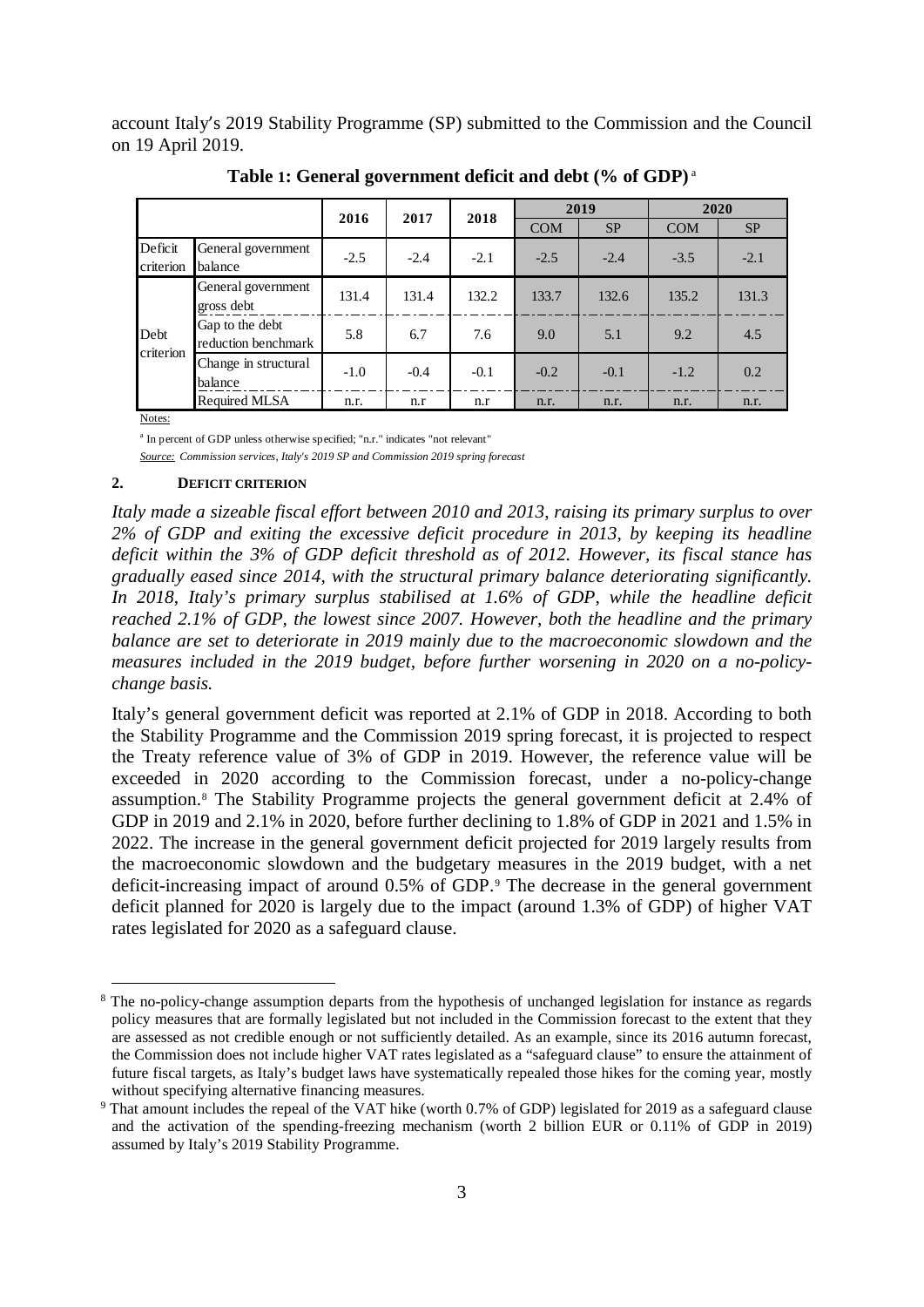The Commission 2019 spring forecast projects that Italy's general government deficit will be 2.5% of GDP in 2019 and rise to 3.5% in 2020. Although the net deficit-increasing impact of the measures in the 2019 budget is in line with the projections in the Stability Programme, the headline deficit forecast by the Commission for 2019 is slightly higher than the latter, mainly due to a more prudent underlying trend of public expenditure. The higher deficit forecast by the Commission for 2020 under a no-policy-change assumption compared to the government plans is mainly explained by the fact that the Commission does not include the higher VAT rates legislated for 2020 as a safeguard clause, given the systematic repeals recorded in recent years and the lack of details on possible alternative measures.

Thus, Italy currently complies with the deficit criterion as defined in the Treaty and in Regulation (EC) No 1467/97, although there is a risk that the deficit criterion will not be complied with in 2020 based on the Commission 2019 spring forecast, under a no-policychange assumption.

## **3. DEBT CRITERION**

*After growing by 5 percentage points per year on average during the double-dip recession of 2008-2013, Italy's public debt-to-GDP ratio hovered around 131.5% over 2014-2017 before increasing to 132.2% in 2018. Based on the Stability Programme, it is expected to slightly rise to 132.6% in 2019 and decline to 131.3% in 2020 on the back of rather solid nominal growth, a decrease in the headline deficit thanks to VAT hikes, and ambitious privatisation proceeds. By contrast, the Commission expects the debt ratio to rise in both 2019 and 2020, up to over 135%, due to a large debt-increasing "snowball" effect, a declining primary surplus, and underachieved privatisation proceeds. While refinancing risks remain limited in the short term, the high public debt remains a source of vulnerability for Italy's economy.*

Following the abrogation of the EDP in June 2013, Italy was subject to a three-year transition period towards compliance with the debt reduction benchmark, starting in 2013 and ending in 2015. After the end of the transition period, the debt reduction benchmark became applicable in 2016. Based on notified data and the Commission forecast, the gap to the debt benchmark amounted to 7.6% in 2018. Moreover, based on the Stability Programme, Italy does not plan to comply with the debt reduction benchmark either in 2019 (gap to the debt benchmark of 5.1% of GDP) or in 2020 (gap to the debt benchmark of 4.5% of GDP). That conclusion is confirmed, with larger gaps, based on the Commission forecast (gap to the debt benchmark of 9.0% and 9.2% of GDP, respectively).

More in detail, Italy's debt-to-GDP ratio reached 132.2% in 2018, i.e. 0.8 percentage points higher than in 2017. As summarised in Table 2, that increase was mainly due to a large debtincreasing stock-flow adjustment (0.9% of GDP) also related to a marked rise in the Treasury liquidity reserves. The debt-reducing impact of the higher primary surplus (1.6% of GDP, up from 1.4% in 2017) almost entirely offset a debt-increasing "snowball" effect (1.5%). In fact, as shown in Graph 1, the real implicit cost of debt<sup>[10](#page-4-0)</sup> remained above Italy's real GDP growth in 2018 (0.9%), although it slightly shrank (to 2%, down from 2.4% in 2017) thanks to a gradual pass-through of higher spot yields at issuance (1.1% in 2018, up from 0.7% in  $2017$ <sup>[11](#page-4-1)</sup> into the servicing cost of the outstanding debt stock<sup>[12](#page-4-1)</sup> and moderately rising inflation

<span id="page-4-0"></span><sup>&</sup>lt;sup>10</sup> The real implicit cost of debt at time  $t$  can be defined as the nominal yield paid by the government to service the outstanding debt at time *t-1*, net of the impact of inflation at time *t*. In Table 2, the yearly change in debt-to-GDP ratio due to the real implicit cost of debt can be obtained by adding the respective contributions from interest expenditure (debt-increasing) and GDP deflator (debt-decreasing).

<span id="page-4-1"></span><sup>&</sup>lt;sup>11</sup> It was 1.33% on average between January and April 2019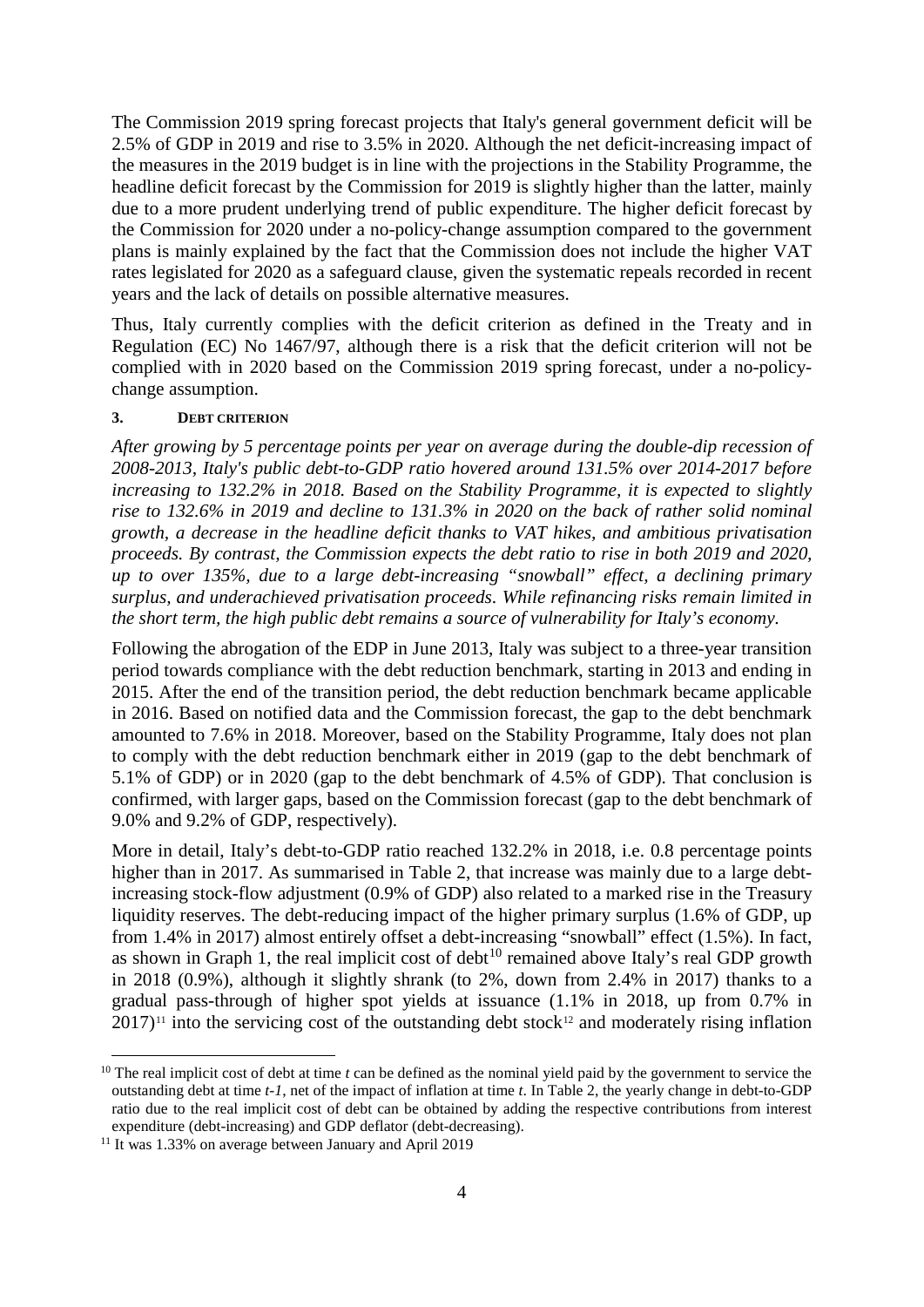(GDP deflator growth of 0.8%). The increase in the spot yields at issuance in 2018 (and in early 2019) reflects higher risk premia on Italy's public debt, with sovereign spreads undergoing an upward level shift in the order of around 100 basis points since May 2018. As such, compared to the projections in the Commission 2018 spring forecast, interest expenditure in 2018 turned out higher by around EUR 2.2 billion (at EUR 65 billion instead of 62.8 billion).

For 2019, the Stability Programme projects the debt-to-GDP ratio to further rise to 132.6%, i.e. by 0.4 percentage points compared to the 2018 level. The projected dynamics are mainly the result of a debt-increasing "snowball" effect (2% of GDP) due to weakening macroeconomic conditions (nominal GDP growth decreasing to 1.2%, from 1.7% in 2018), although the primary surplus (1.2% of GDP) and ambitious privatisation proceeds (1% of GDP) largely offset it. The Commission expects Italy's debt ratio to rise much more markedly in 2019, to 133.7%. The difference is due partly to a larger debt-increasing "snowball" effect (2.6%), related to more prudent assumptions as regards nominal GDP growth (0.8% in lieu of 1.2%) and partly to a debt-increasing stock-flow adjustment largely explained by the assumed underachievement of the privatisations projected by the government (0.1% of GDP in lieu of 1%).

For 2020, the Stability Programme projects the debt-to-GDP ratio to decrease to 131.3% i.e. by 1.3 percentage points compared to the 2019 level. The projected dynamics are mainly the result of a large projected primary surplus (1.6% of GDP) and a neutral "snowball" effect on the back of the assumed marked rise in nominal GDP growth (2.8%), despite a slightly debtincreasing stock-flow adjustment (0.3%). The Commission, instead, expects Italy's debt ratio to keep rising in 2020, to 135.2%. The difference is due to a much lower primary balance (a primary deficit of 0.2% of GDP) as the Commission does not incorporate in its forecast the increase in VAT rates legislated as a safeguard clause, and a much larger debt-increasing "snowball" effect (1.4%), related to more prudent assumptions as regards nominal GDP growth (1.8% in lieu of 2.8%). Moreover, the Commission assumes an underachievement of the privatisations projected by the government (zero in lieu of 0.3% of GDP). Risks to the debt projections in both the Commission forecast and the Stability Programme could be related to a worse-than-anticipated macroeconomic outlook, a stronger deterioration of the primary balance, lower inflation and/or privatisation proceeds, and higher-than-expected interest spending.

Overall, as shown in Graph 1, despite weakening real GDP growth in 2018 (*solid blue line*), the still decreasing real implicit cost of public debt (*dashed black line*) was enough to contain the debt-increasing "snowball" effect (*yellow shade*) to 1.2% in 2018 (up from 0.7% in 2017), i.e. broadly in line with the pre-crisis average (1.2% over 2000-2007), after a couple of years in which it was below the latter (¾% over 2016-2017). While being an *unicum* within the Union at the current juncture, the positive interest-rate-growth-rate differential, leading to a debt-increasing "snowball" effect, thus offers only a partial explanation for Italy's lack of compliance with the debt reduction benchmark in 2018, mainly through its forward-looking configuration. In fact, in 2019 the "snowball" effect is set to rise to 2%, i.e. markedly above the historical average, mainly due to weakening macroeconomic conditions. As such, it represents one of the main factors behind Italy's projected lack of compliance with the debt reduction benchmark in a forward-looking configuration.

 $12$  That is related to the average duration of the Italian public debt and its rollover period.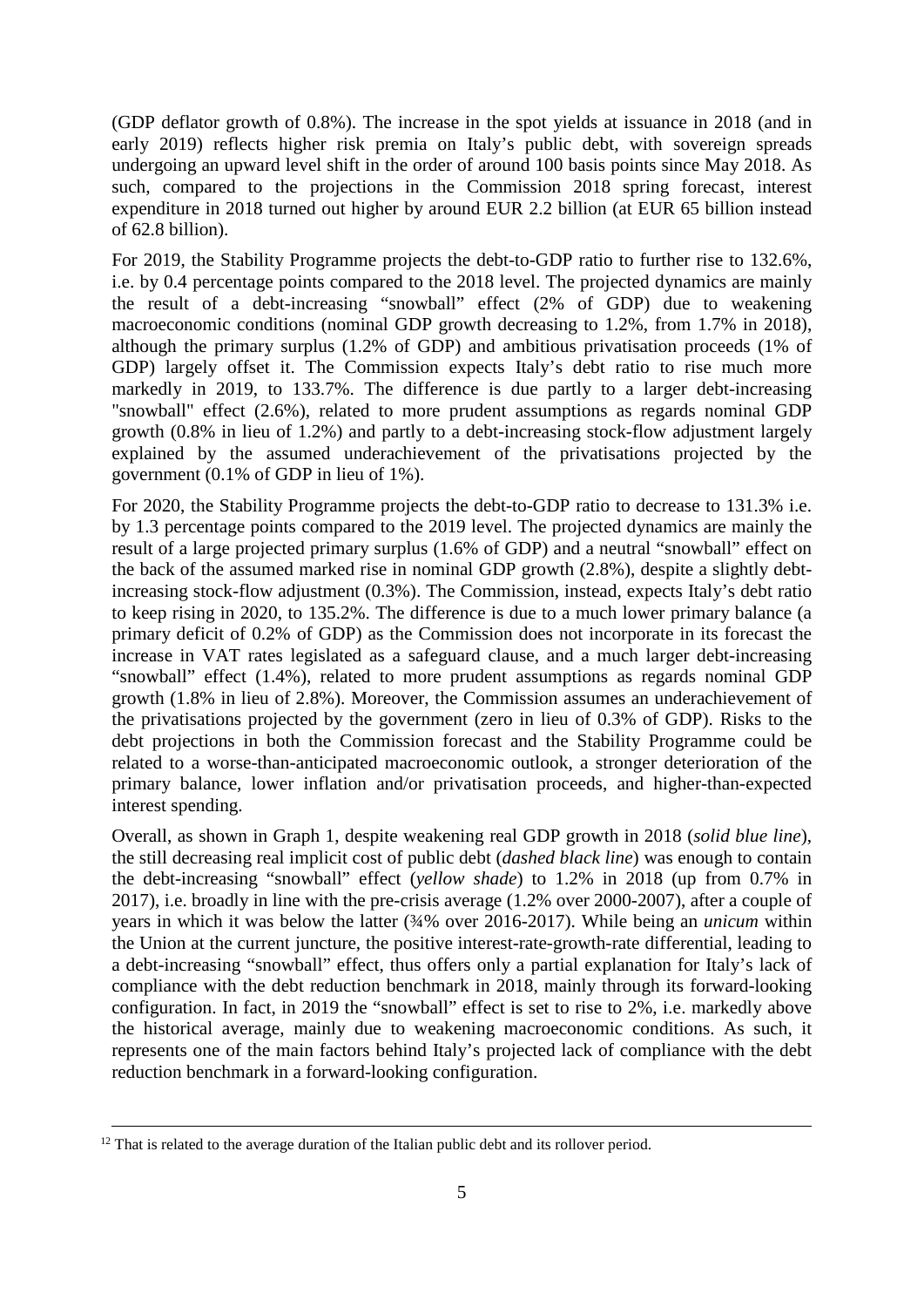Overall, this analysis thus suggests that *prima facie* the debt criterion for the purpose of the Treaty and Regulation (EC) No 1467/97 is not fulfilled in 2018, 2019 and 2020, whether based on the Stability Programme or the Commission 2019 spring forecast, before consideration is given to all relevant factors as set out below.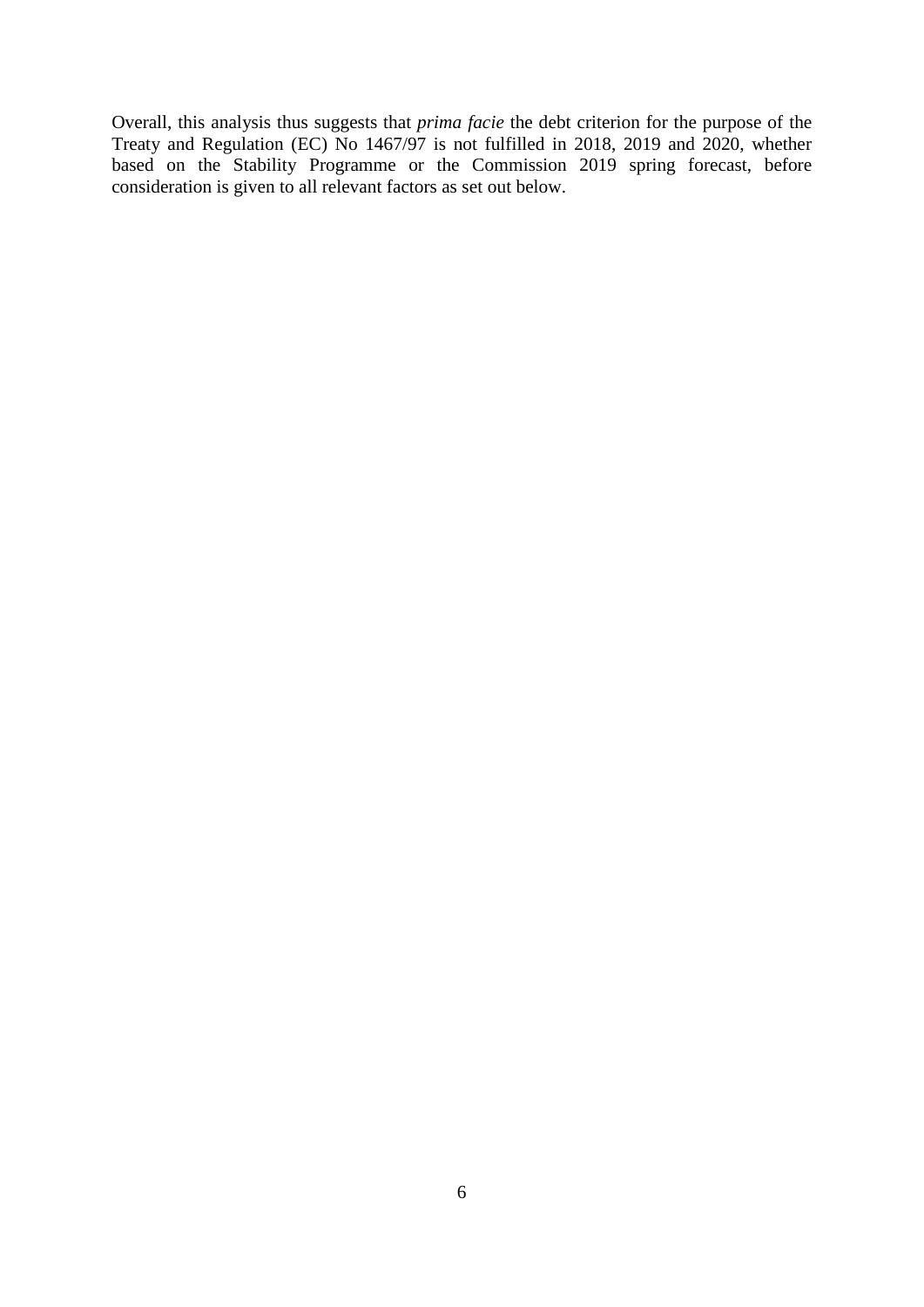|                                      | 2016   | 2017   | 2018             | 2019             |                  | 2020       |        |
|--------------------------------------|--------|--------|------------------|------------------|------------------|------------|--------|
|                                      |        |        |                  | <b>COM</b>       | SP               | <b>COM</b> | SP     |
| Government gross debt ratio          | 131.4  | 131.4  | 132.2:           | 133.7            | 132.6            | 135.2:     | 131.3  |
| Change in debt ratio $(1 = 2+3+4)$   | $-0.2$ | 0.0    | 0.8 <sub>1</sub> | 1.6 <sub>1</sub> | 0.4 <sub>3</sub> | 1.5        | $-1.3$ |
| Contributions:                       |        |        |                  |                  |                  |            |        |
| • Primary balance (2)                | $-1.4$ | $-1.4$ | $-1.6$           | $-1.23$          | $-1.21$          | $-0.2$     | $-1.6$ |
| $\cdot$ "Snowball" effect (3)        | 1.0    | 0.9    | 1.5              | 2.6              | 2.01             | 1.4.       | 0.0    |
| of which:                            |        |        |                  |                  |                  |            |        |
| Interest expenditure                 | 3.9    | 3.8    | 3.7 <sup>1</sup> | 3.6 <sup>3</sup> | 3.6              | 3.7:       | 3.6    |
| Real GDP growth                      | $-1.5$ | $-2.2$ | $-1.1$           | $-0.1$           | $-0.3$           | $-0.9$     | $-1.0$ |
| Inflation (GDP deflator)             | $-1.5$ | $-0.7$ | $-1.1$           | $-0.9$           | $-1.3$           | $-1.4$     | $-2.6$ |
| • Stock-flow adjustment (4)          | 0.3    | 0.4    | 0.9 <sub>1</sub> | 0.13             | $-0.35$          | 0.3:       | 0.3    |
| of which:                            |        |        |                  |                  |                  |            |        |
| Cash/accruals difference             | $-0.3$ | 1.4    | 0.2              | 0.4              | 0.4              | 0.4        | 0.0    |
| Net accumulation of financial assets | 0.5    | $-1.0$ | 0.2:             | $-0.3$           | $-0.7$           | $-0.1$     | 0.0    |
| of which privatisation proceeds      | $-0.1$ | 0.0    | $0.0$ :          | $-0.1$           | $-1.0$           | 0.0        | $-0.3$ |
| Valuation effect & residual          | 0.0    | 0.0    | 0.3:             | 0.0              | $-0.1$           | 0.0:       | 0.2    |

# **Table 2: Debt dynamics <sup>a</sup>**

Notes:

<sup>a</sup> In percent of GDP unless otherwise specified

$$
{}^{b}
$$
The change in the gross debt ratio can be decomposed as follows:  

$$
\frac{D_t}{Y_t} - \frac{D_{t-1}}{Y_{t-1}} = \frac{PD_t}{Y_t} + \left(\frac{D_{t-1}}{Y_{t-1}} \neq \frac{i_t - y_t}{1 + y_t}\right) + \frac{SF_t}{Y_t}
$$

where t is a time subscript; *D, PD, Y* and *SF* are the stock of government debt, the primary deficit, nominal GDP and the stock-flow adjustment respectively, and *i* and *y* represent the average cost of debt and nominal GDP growth. The term in parentheses represents the "snow-ball" effect, measuring the combined effect of interest expenditure and economic growth on the debt ratio.

*Source : Commission services, Italy's 2019 SP and Commission 2019 spring forecast*



# **Graph 1: Drivers of "snowball effect" on government debt**

*Source: Commission 2019 spring forecast and Ministry of Finance (MEF) data. The real spot yield at issuance for 2019 includes data only up to April 2019*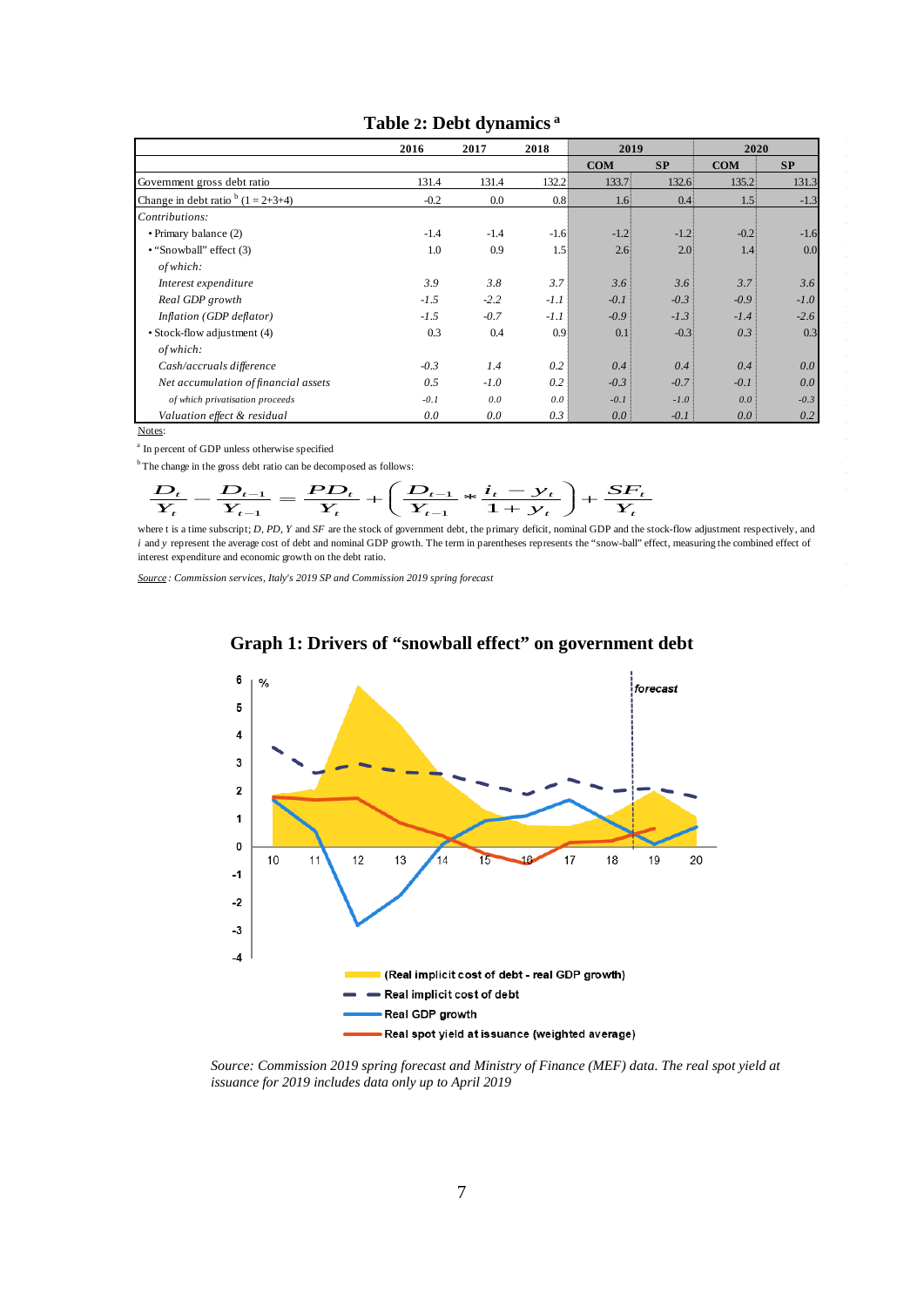#### **4. RELEVANT FACTORS**

Article 126(3) TFEU provides that the Commission report "*shall also take into account whether the government deficit exceeds government investment expenditure and take into account all other relevant factors, including the medium-term economic and budgetary position of the Member State*". Those factors are further clarified in Article 2(3) of Council Regulation (EC) No 1467/97, which also provides that "*any other factors which, in the opinion of the Member State concerned, are relevant in order to comprehensively assess compliance with deficit and debt criteria and which the Member State has put forward to the Council and to the Commission*" need to be given due consideration.

In case of an apparent breach of the debt criterion, the analysis of the relevant factors is particularly warranted, given that debt dynamics are influenced to a larger extent by factors outside the control of the government than is the case for the deficit. This is recognised in Article 2(4) of Regulation (EC) No 1467/97, which provides that the relevant factors shall be taken into account when assessing compliance based on the debt criterion irrespective of the size of the breach. In that respect, at least the following three main aspects need to be considered (and have been considered in past reports) when assessing compliance with the debt criterion given their impact on the debt dynamics and sustainability:

- 1. adherence to the Medium Term budgetary Objective (MTO) or the adjustment path towards it, which is supposed to ensure sustainability or rapid progress towards sustainability under normal macroeconomic circumstances. As by construction the country-specific MTO takes into account the debt level and implicit liabilities, compliance with the MTO or the adjustment path towards it should ensure convergence of the debt ratios towards prudent levels at least in the medium term;
- 2. structural reforms, already implemented or detailed in a structural reform plan, which are expected to enhance sustainability in the medium term through their impact on growth, thereby contributing to bring the debt-to-GDP ratio on a satisfactory downward path. Overall, adherence to the MTO (or the adjustment path towards it), alongside with the implementation of structural reforms (in the context of the European Semester), is expected under normal economic conditions to bring debt dynamics on a sustainable path through the combined impact on the debt level itself (through the achievement of a sound budgetary position at the MTO) and on economic growth (through the reforms);
- 3. unfavourable macroeconomic conditions and, in particular, low inflation, which can hamper the reduction of the debt-to-GDP ratio and make compliance with the Stability and Growth Pact (SGP) provisions particularly demanding. A low-inflation environment makes it more demanding for a Member State to comply with the debt reduction benchmark. Under such conditions, adherence to the MTO or the adjustment path towards it is a key relevant factor in assessing compliance with the debt criterion.

In view of those provisions, the following subsections consider: (1) the medium-term budgetary position, including an assessment of compliance with the required adjustment towards the MTO and of public investment; (2) the developments in the medium-term government debt position, including its sustainability prospects; (3) the medium-term economic position, including the state of play in terms of implementation of structural reforms; (4) other factors deemed relevant by the Commission; and (5) other factors put forward by the Member State.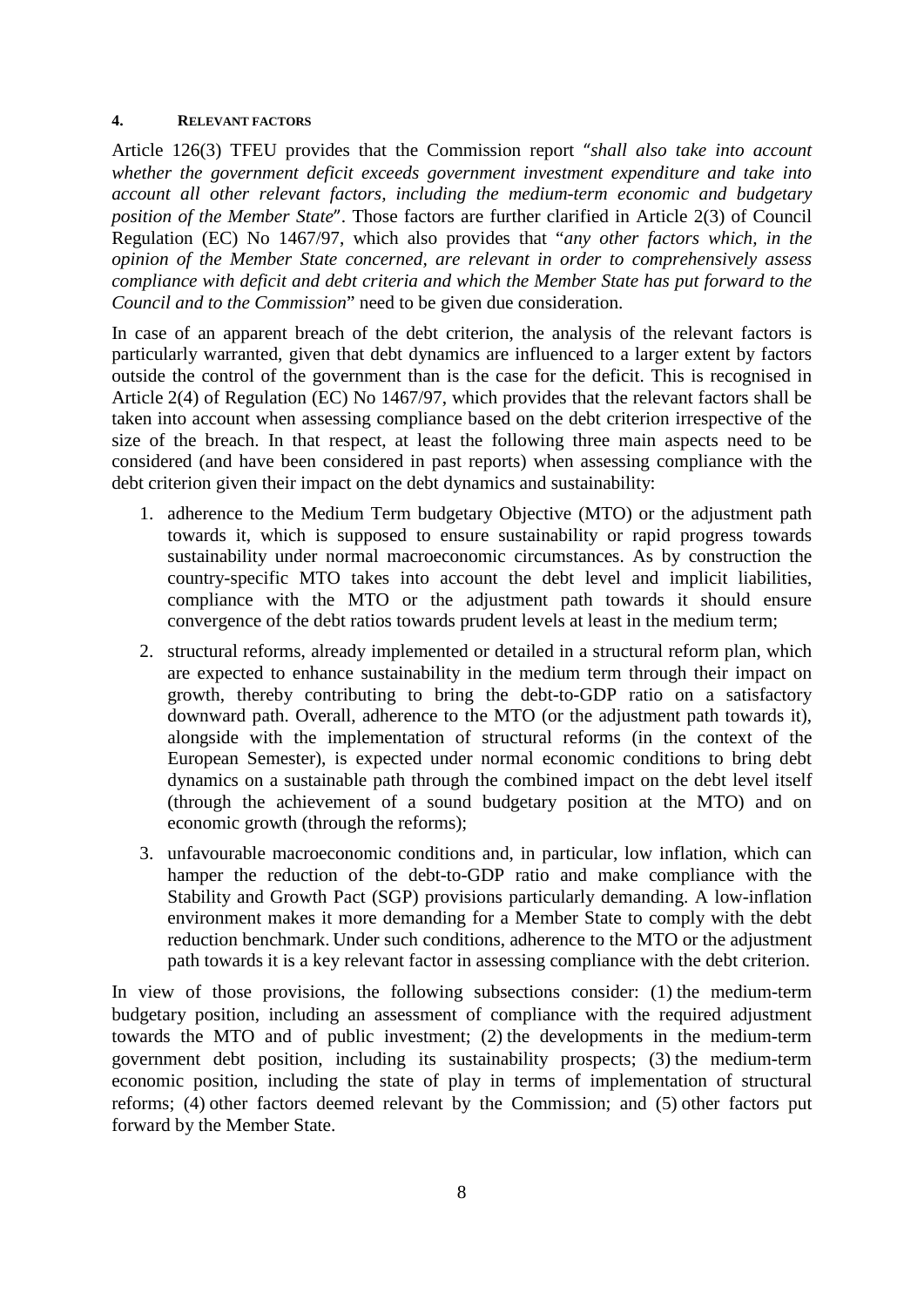#### **4.1. Medium-term budgetary position**

*An ex post assessment points to Italy's non-compliance with the recommended adjustment path towards the MTO in 2018, even after taking into account the so-called "margin of discretion". Moreover, as regards 2019, Italy is at risk of non-compliance with the preventive arm of the Stability and Growth Pact, even after taking into account the preliminary allowance for unusual events. The size of the deviation from the recommended adjustment path towards the MTO is expected to further widen in 2020 based on the Commission 2019 spring forecast, under a no-policy-change assumption. This represents an aggravating factor.* 

## **Structural balance and adjustment towards the MTO**

As regards **2018**, on 11 July 2017 the Council recommended that Italy should pursue a substantial fiscal effort in line with the requirements of the preventive arm of the SGP, taking into account the need to strengthen the ongoing recovery and to ensure the sustainability of public finances. Based on the commonly agreed adjustment matrix under the preventive arm of the SGP that adjustment translated into the requirement of a nominal rate of reduction of net primary government expenditure of at least 0.2%, corresponding to an annual structural effort of at least 0.6% of GDP. At the same time, the Council stated that the assessment of the 2018 Draft Budgetary Plan and subsequent assessment of 2018 budget outcomes would need to take due account of the goal of achieving a fiscal stance that contributed to strengthening the ongoing recovery and ensuring the sustainability of public finances. Following the Commission's assessment of the strength of Italy's recovery while giving due consideration to its sustainability challenges, which the Commission carried out in November 2017 in its opinion on Italy's 2018 Draft Budgetary Plan, on 13 July 2018 the Council set for Italy a required fiscal structural effort of at least 0.3% of GDP for 2018 without any additional margin of deviation over one year, corresponding to a nominal rate of growth of net primary government expenditure not exceeding 0.5%.

Based on notified data, the expenditure benchmark points to an inadequate fiscal adjustment in 2018, as the growth rate of Italy's government expenditure, net of discretionary revenue measures and one-offs, at 2%, is expected to have exceeded the 0.5% increase recommended by the Council. Moreover, based on notified data and the Commission 2019 spring forecast, Italy's structural balance is estimated to have deteriorated by 0.1% of GDP in 2018, falling short of the adequate structural effort of 0.3% of GDP. More in detail, the increase in Italy's structural primary expenditure by some 0.45% of potential GDP compared to 2017 was largely driven by compensation of employees and social transfers in cash. That increase was only partly offset by a lower interest bill in the order of 0.1% of GDP[13](#page-9-0), resulting in an overall increase in structural expenditure by some 0.35% of potential GDP. On the other hand, Italy's structural revenues improved only by around 0.25% of potential GDP, largely driven by revenues from indirect taxes and social security contributions. An overall assessment thus points to Italy's non-compliance with the adjustment path towards the medium-term budgetary objective recommended by the Council for 2018.

For **2019**, the Council recommended to Italy to ensure that the nominal growth rate of net primary government expenditure does not exceed 0.1%, corresponding to an annual structural adjustment of 0.6% of GDP.

<span id="page-9-0"></span><sup>&</sup>lt;sup>13</sup> However, as mentioned above, interest expenditure in 2018 turned out higher than expected by the Commission 2018 spring forecast based on the 2018 Stability Programme due to a rise in sovereign yields since May 2018.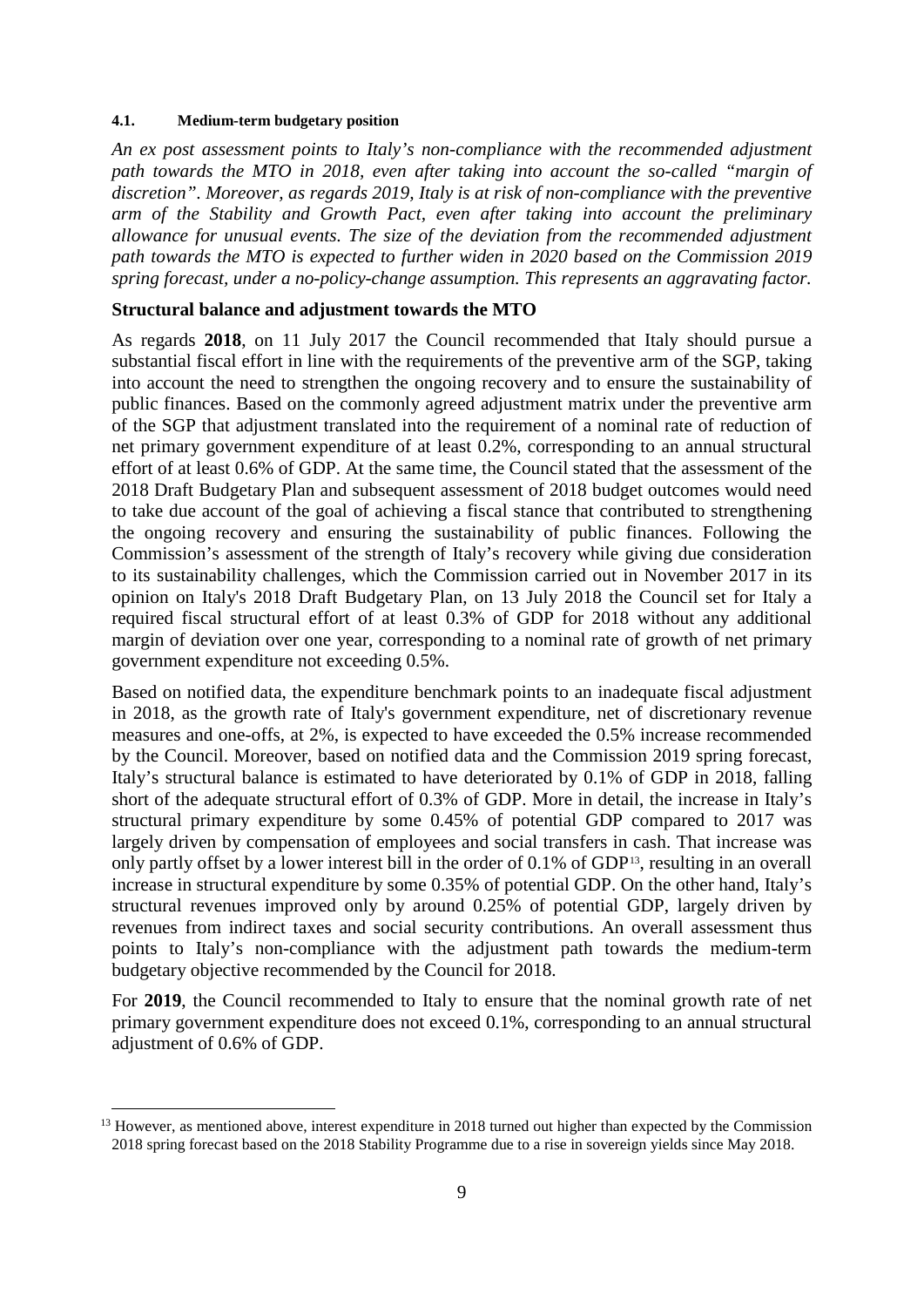Based on the Stability Programme, the expenditure benchmark points to a risk of significant deviation both in 2019 (gap of 0.7% of GDP) and over 2018 and 2019 taken together (gap of 0.7% of GDP per year, on average after taking into account the margin of discretion in 2018[14\)](#page-10-0), as the growth rate of government expenditure net of discretionary revenue measures and one-offs, at 1.8%, will exceed that recommended by the Council. The same indication is provided by the structural balance pillar, as the Stability Programme projects the (recalculated) structural balance to deteriorate by 0.2% of GDP in 2019. This points to a risk of significant deviation both over one year (gap of 0.8% of GDP in 2019) and over 2018 and 2019 taken together (gap of 0.6% per year, on average after taking into account the margin of discretion in 2018). An overall assessment based on the government plans points to a risk of significant deviation from the adjustment path towards the medium-term budgetary objective recommended by the Council for 2019. That conclusion would not change if the budgetary impact (around 0.18% of GDP) of the extraordinary maintenance programme for the road network and connections following the collapse of the Morandi bridge in Genoa and of a preventive plan to limit hydrogeological risks following adverse weather conditions were considered as "unusual events" outside the control of the Member State concerned for the purposes of Articles 5(1) and 6(3) of Regulation (EC) No 1466/97 and subtracted from the requirement of the preventive arm of the Stability and Growth Pact.

Based on the Commission 2019 spring forecast, the overall assessment based on the recalculated government plans is confirmed. The expenditure benchmark points to a risk of significant deviation both in 2019 (gap of 0.9% of GDP) and over 2018 and 2019 taken together (gap of 0.8% of GDP per year, on average after taking into account the "margin of discretion" in 2018), as the growth rate of government expenditure net of discretionary revenue measures and one-offs, at 2.0%, will exceed that recommended by the Council. The same indication is provided by the structural balance pillar, as the Commission expects Italy's structural balance to deteriorate by 0.2% of GDP in 2019, reaching -2.4% of GDP. The structural balance pillar thus points to a risk of significant deviation both over one year (gap of 0.8% of GDP in 2019) and over 2018 and 2019 taken together (gap of 0.6% per year, on average after taking into account the "margin of discretion" in 2018). That conclusion would not change after considering the preliminarily granted allowance for unusual events in 2019. However, the Italian authorities indicate the existence of upside risks to the 2019 budget balance thanks to higher-than-expected revenues and lower-than-projected public expenditure on measures in the 2019 budget (section 4.5).

For **2020**, Italy is recommended to ensure that net primary government expenditure declines by 0.1%, corresponding to an annual structural adjustment of 0.6% of GDP.

Based on the Stability Programme, the expenditure benchmark points to a risk of some deviation in 2020 (gap of 0.3% of GDP) and to a risk of significant deviation over 2019 and 2020 taken together (gap of 0.5% of GDP per year, on average), as the growth rate of government expenditure net of discretionary revenue measures and one-offs, at 0.6%, will exceed that recommended by the Council. The same indication is provided by the structural balance pillar, as the Stability Programme projects the (recalculated) structural balance to improve by 0.2% of GDP in 2020. That points to a risk of some deviation over one year (gap of 0.4% of GDP in 2020) and to a risk of significant deviation over 2019 and 2020 taken

<span id="page-10-0"></span><sup>&</sup>lt;sup>14</sup> The gap over one year is thus computed with respect to the requirement of 0.6% of GDP in 2019, while the gap over two years (i.e. over 2018 and 2019 taken together) is computed on the basis of the "adjusted" requirement of 0.3% of GDP in 2018, after taking into account the margin of discretion, and of 0.6% of GDP in 2019.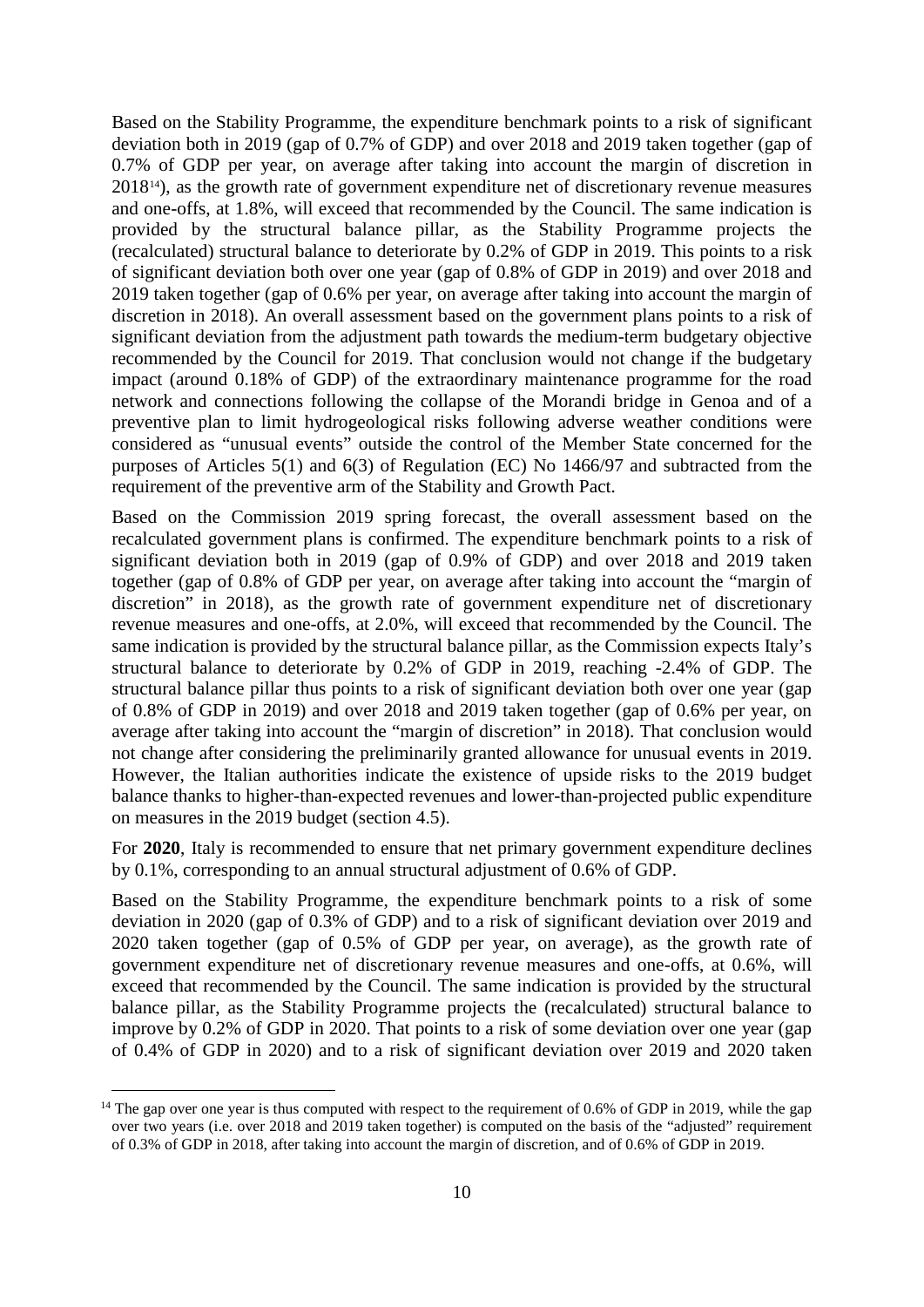together (gap of 0.6% per year, on average). The indications provided by both pillars suggest that the more positive fiscal developments projected in the Stability Programme for 2020, largely due to the assumed full implementation of a large VAT hike, are not sufficient to compensate for the large planned deviation from the preventive arm's requirement in 2019. An overall assessment based on the government plans points to a risk of significant deviation from the adjustment path towards the medium-term budgetary objective recommended by the Council for 2020. That conclusion would not change after considering the preliminarily granted allowance for "unusual events" in 2019.

Based on the Commission 2019 spring forecast, the overall assessment based on the recalculated government plans is confirmed. The expenditure benchmark points to a risk of significant deviation both in 2020 (gap of 1.5% of GDP) and over 2019 and 2020 taken together (gap of 1.2% of GDP per year, on average), as the growth rate of government expenditure net of discretionary revenue measures and one-offs, at 3.3%, will exceed that recommended by the Council. The same indication is provided by the structural balance pillar, as the Commission expects Italy's structural balance to deteriorate by 1.2% of GDP in 2020. That points to a risk of significant deviation both over one year (gap of 1.8% of GDP in 2019) and over 2019 and 2020 taken together (gap of 1.3% per year, on average). That conclusion would not change after considering the preliminarily granted allowance for unusual events in 2019. For both pillars, the gaps to compliance in 2020 are significantly larger based on the Commission forecast than based on the Stability Programme, as the former does not include the safeguard clauses and projects a worse fiscal outlook in 2020.

The MTO set by the 2019 Stability Programme, i.e. a budgetary surplus of 0.5% of GDP in structural terms, reflects the objectives of the SGP but is not planned to be reached within the programme period. Namely, after remaining stable in 2018, the structural balance is expected to deteriorate by 0.1% of GDP in 2019 and to improve by 0.2% of GDP in 2020 and 0.3% of GDP in both 2021 and 2022, reaching -0.8% of GDP in 2022.

### **Box 1: flexibility under the preventive arm**

In the context of the fiscal surveillance carried out by the Commission over recent years, Italy has benefitted from different kinds of flexibility clauses and allowances foreseen under the SGP. Specifically, over 2015-2018 Italy benefitted from a cumulated allowance of around EUR 30 billion, or 1.8% of GDP, in addition to an allowance of around EUR 3 billion, or 0.18% of GDP, provisionally granted for 2019. The flexibility granted to Italy was crucial to ensure its (broad) compliance with the preventive arm of the SGP based on outturn data, in particular for 2015, 2016 and 2017. Compliance with the preventive arm was also regarded by the Commission as a key mitigating factor not to trigger an excessive deficit procedure despite *prima facie* non-compliance with the debt reduction benchmark.

Following the "Flexibility Communication" of January 2015, the Council recommended to Italy a fiscal effort of 0.25% of GDP in 2015, instead of 0.5%, due to the greater weight given to cyclical conditions ("*very bad economic times*") it introduced. Moreover, Italy benefitted from an allowance of 0.03% of GDP for additional refugee-related expenditure.

As regards 2016, the flexibility granted to Italy amounted to 0.5% of GDP under the structural reform clause; 0.21% under the investment clause; 0.06% for additional refugeerelated expenditure; and 0.06% for exceptional security measures related to the terrorism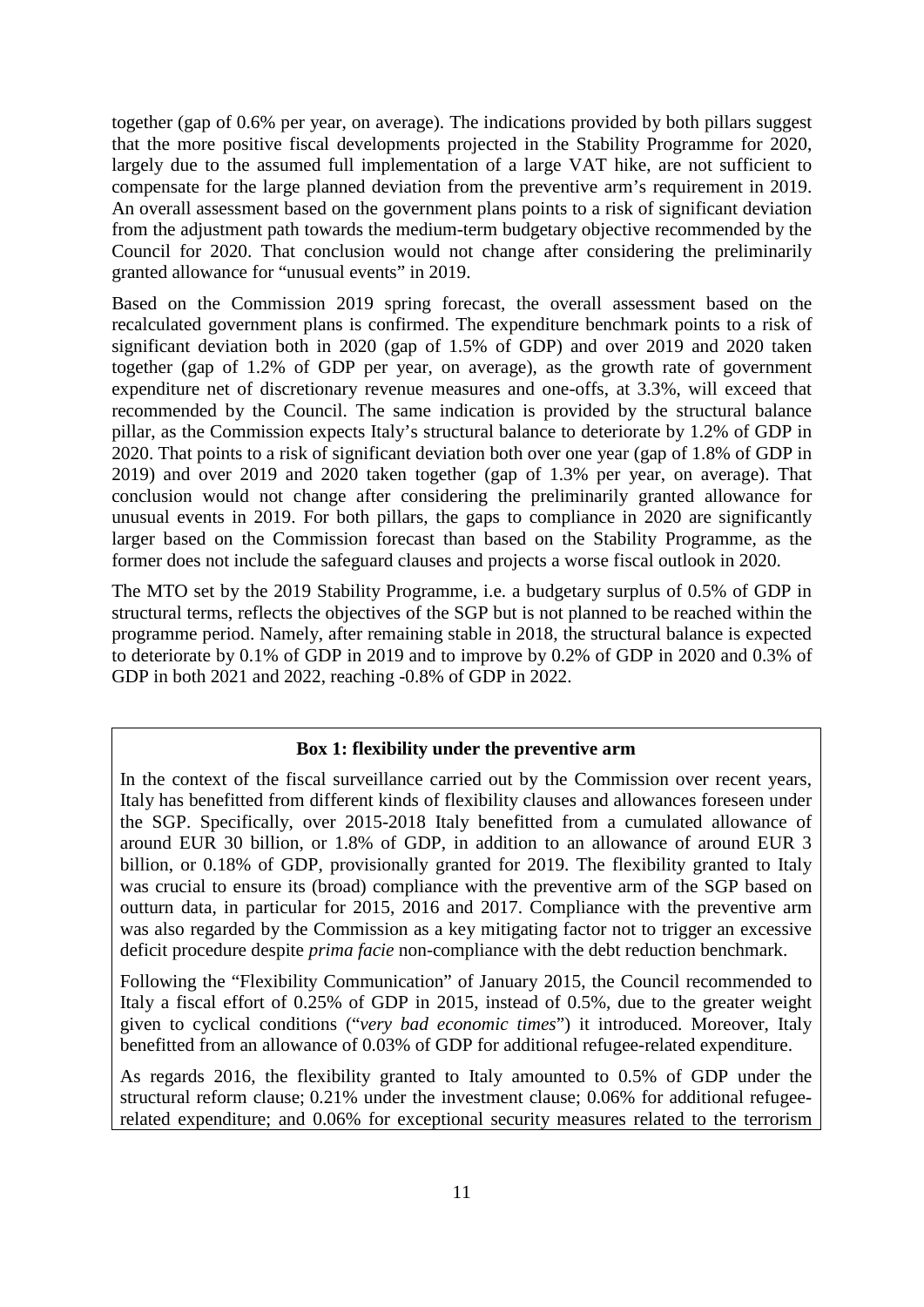# threat.

As regards 2017, the flexibility granted to Italy amounted to 0.35% of GDP, of which 0.18% for a preventive investment plan for the protection of the national territory against seismic risk and 0.17% for the refugee crisis.

As regards 2018, in its Opinion on Italy's 2018 DBP the Commission made use of its "*margin of discretion*", by considering a structural effort of 0.3% of GDP (instead of 0.6%) as appropriate for Italy, without any further margin of deviation over one year, due to the need "*to take due account of the goal of achieving a fiscal stance that contributes to both strengthening the ongoing recovery and ensuring the sustainability of public finances*".

As regards 2019, in the context of the dialogue between the Italian authorities and the Commission over the 2019 DBP, the Commission assessed that Italy was provisionally eligible for an allowance of around 0.18% of GDP for "*unusual events*" for extraordinary maintenance programme for the road network and for a preventive plan to limit hydrogeological risks. Those amounts will have to be confirmed based on outturn data.

# **Public investment**

As regards public investment, Italy's government gross fixed capital formation averaged around 3% of GDP over 1999-2010, but the need to adjust quickly to respond to the sovereign debt crisis led to a substantial reduction in public investment to around 2.4% of GDP on average over 2011-2016. In 2018, the public investment-to-GDP ratio reached a new low, at 2.1% of GDP (growth rate of -4.3% year-on-year in nominal terms). The ratio is projected by the Stability Programme to increase to 2.2% of GDP in 2019 (+5.2% year-onyear in nominal terms) and 2.4% in 2020, supported by the additional funds allocated and measures taken to accelerate administrative procedures. Instead, the Commission expects investment to remain broadly stable at 2.1% of GDP in 2019 (growth rate of 1.9% year-onyear in nominal terms), before more mildly recovering to 2.3% in 2020.

Overall, given its broad decline over time, public investment does not appear to represent a mitigating factor justifying Italy's lack of compliance with the debt reduction benchmark.

# **4.2. Medium-term government debt position**

*Italy's public debt remains a major source of vulnerability for the economy. Newly adopted measures and adverse demographic trends partly reverse the positive effects of past pensions reforms and weaken Italy's long-term fiscal sustainability. Fiscal sustainability was also hampered by the level shift in interest rates on government bonds observed in 2018 and through early 2019.*

After reaching 132.2% in 2018, Italy's debt-to-GDP ratio is set to further increase up to around 135% in 2020 based on the Commission 2019 spring forecast. In 2019-2020, a marked worsening of the primary surplus, broadly stable interest spending and close to zero privatisation proceeds in a context of weak nominal GDP growth are expected to be the main drivers behind the expected increase in the public debt ratio.

According to the European Commission's short-term fiscal sustainability risk indicator "S0", Italy does not appear to face short-term sustainability challenges, although vulnerabilities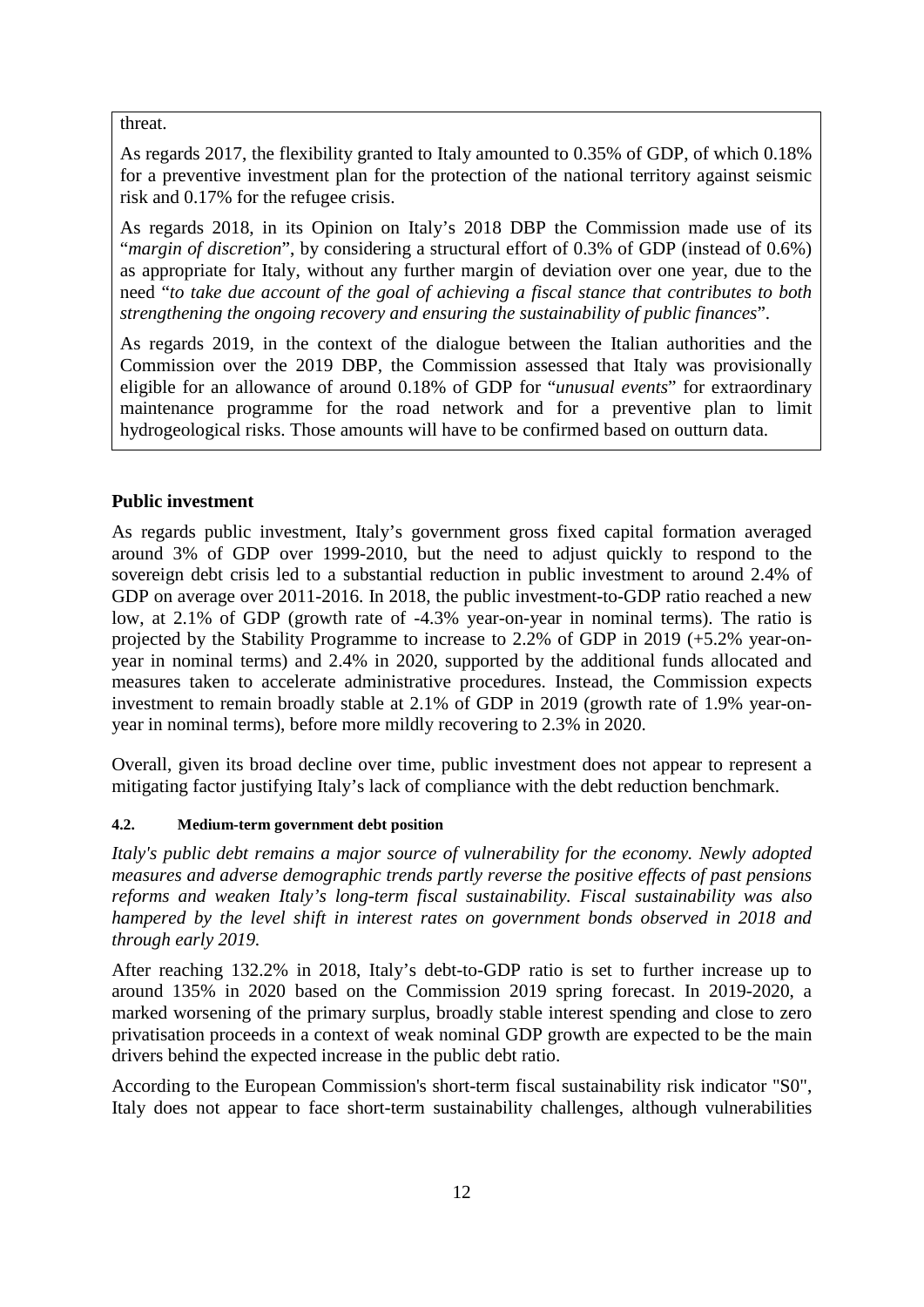appear on the fiscal side.<sup>[15](#page-13-0)</sup> In fact, risks from the macro-financial context remain overall limited, also thanks to the ECB's still accommodative monetary policy. However, Italy is exposed to sudden increases in financial market risk aversion due to still large rollover needs (around 17% of GDP in 2019) related to its large public debt. As observed since May 2018, such increases can lead to high volatility in sovereign bond markets and substantially higher debt servicing costs, with the subsequent risk of negative spillovers to the banking sector and to financing conditions for firms and households.

In the medium term, Italy faces marked sustainability challenges. Its structural primary surplus is forecast to further deteriorate to 1.2% of GDP in 2019 and 0.2% of GDP in 2020, down from 3.5% in 2015. This could heighten sustainability risks in the medium term, as a weak fiscal position might further raise risk premia. This is captured by the Commission's medium-term debt sustainability analysis (DSA) and fiscal sustainability risk indicator S1<sup>[16](#page-13-1)</sup>, which both point to "high risk"<sup>[17](#page-13-2)</sup>. The high and increasing projected stock of debt in 2029 in the baseline scenario and its sensitivity to macroeconomic-fiscal shocks contribute to that assessment. Achieving a debt ratio of 60% of GDP by 2033 would thus require Italy to make a large cumulative fiscal effort, amounting to 10.2 percentage points of GDP over 2021-2025.

In the long-term, Italy is also expected to face marked sustainability challenges, driven by both the sizeable fiscal adjustment required to stabilise the debt-to-GDP ratio, especially in light of the future ageing costs, and the vulnerabilities linked to the high debt burden. The long-term fiscal sustainability risk indicator  $S2^{18}$  $S2^{18}$  $S2^{18}$  points to medium risks, as a permanent increase in Italy's structural primary surplus of around 3.2 percentage points of GDP would be needed to keep its debt-to-GDP ratio stable over the long term, also due to the costs of ageing. Given the vulnerabilities linked to the high debt burden captured by the DSA risk assessment, the latter points to high risks in the long-term. In fact, the long-term sustainability ensured by past pensions reforms, by curbing implicit liabilities arising from population ageing, is deteriorating due both to worsening demographic trends projected by Eurostat and to recently adopted reforms. In particular, with the 2019 budget, the government extended the possibility for early retirement, substantially increasing public spending for oldage pensions. The additional cost, at around 0.3% of GDP in 2019, would further raise Italy's old age pension expenditure, which, at around 15% of potential GDP in 2017, is already one of the highest in the Union and the OECD. Furthermore, the enhanced flexibility for retiring early might negatively affect labour supply, in a context where Italy is already lagging behind the EU average for the participation of its older workers (55-64) in employment, thereby

<span id="page-13-0"></span><sup>&</sup>lt;sup>15</sup> The short-term fiscal sustainability indicator S0 (*an 'early-detection' indicator of fiscal risks in the short term*, *stemming from fiscal, macro-financial and competitiveness characteristics of the economy over a one-year horizon, based on a range of twenty-five fiscal and macro-financial variables*) is set to be below the 'high-risk' threshold in 2018 but, at 0.36, remains among the highest in the EU, mainly due to Italy's very high public debt. Furthermore, the fiscal sub-index, which allows capturing vulnerabilities stemming solely from the fiscal side, is above its critical threshold, thus suggesting that those vulnerabilities are present in Italy, notably in light of its sizeable government financing needs.

<span id="page-13-1"></span><sup>&</sup>lt;sup>16</sup> The medium-term fiscal sustainability indicator S1 shows the additional adjustment effort required, in terms of a cumulated gradual improvement in the structural primary balance over five years (starting from 2021), to reach a 60% debt-to-GDP ratio by 2033, including paying for any future additional expenditure arising from an ageing population.

<span id="page-13-2"></span><sup>&</sup>lt;sup>17</sup> See forthcoming European Commission Fiscal Sustainability Report 2019. More explanations on the methodology can be found in the European Commission Debt Sustainability Monitor 2018.

<span id="page-13-3"></span> $18$  The long-term fiscal sustainability indicator S2 shows the upfront adjustment to the current structural primary balance (subsequently kept constant at the adjusted value forever) needed to stabilise the debt-to-GDP ratio over the infinite horizon, including paying for any additional expenditure arising from an ageing population.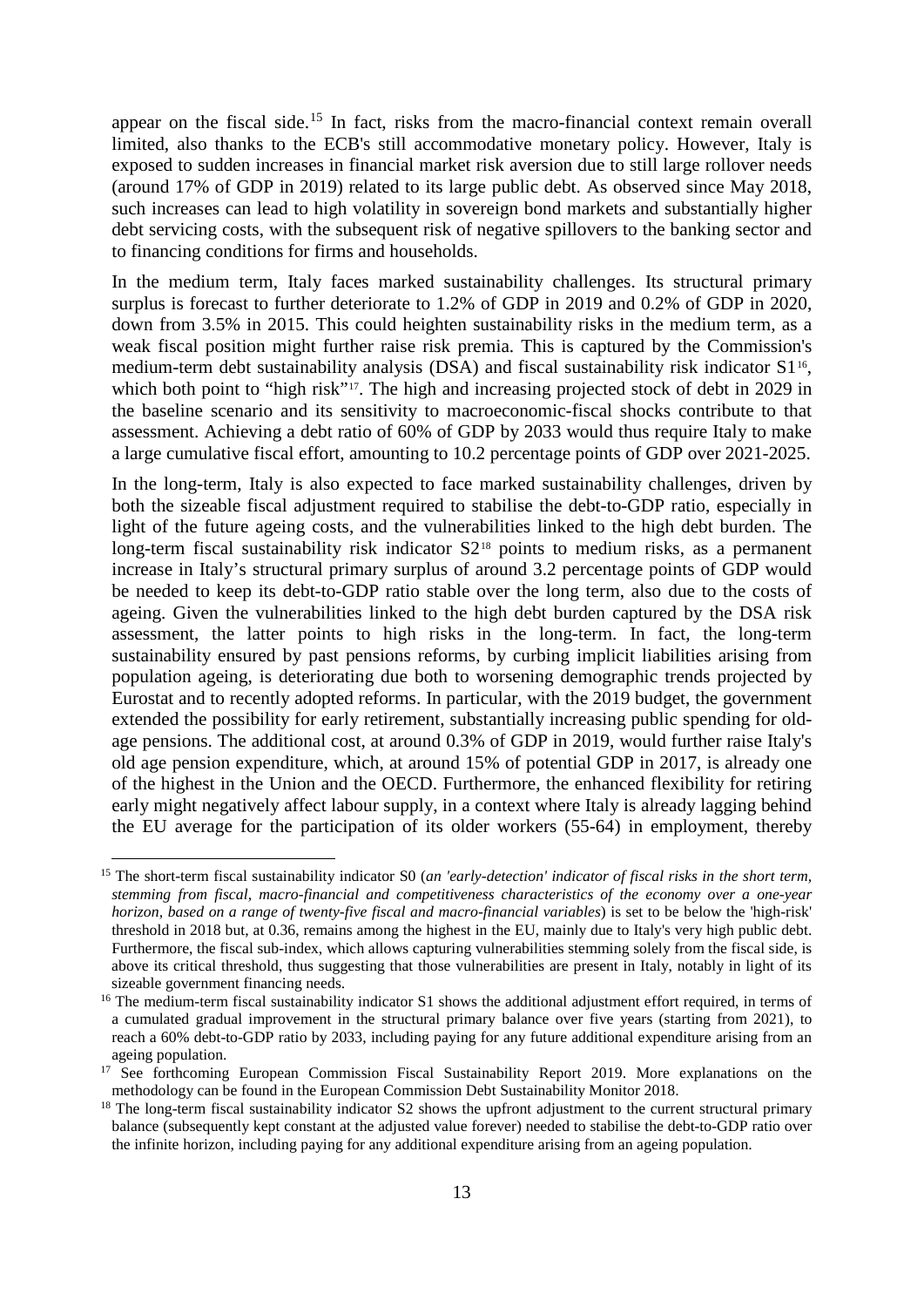hampering potential growth. Overall, further backtracking on the implementation of past pension reforms could significantly worsen Italy's long-term sustainability risks, endangering an appropriate reduction path of its very large public debt-to-GDP ratio.

Moreover, privatisation proceeds amounted to around zero in 2018, largely underachieving the 0.3% of GDP target planned by the government for that year. For the future, the Stability Programme projects an ambitious 1% of GDP of privatisation proceeds for 2019 and 0.3% for 2020. Given the weak track record of privatisations until now, the Commission forecast incorporates only around 0.1% of GDP of privatisation proceeds for 2019, in light of the credible and specified proposals currently under discussion, and no privatisation proceeds for 2020 for prudential reasons.

# **4.3. Medium-term economic position**

*The macroeconomic slowdown recorded from the second half of 2018, with nominal GDP growth falling below 2% in 2018 and over 2019-2020 based on the Commission forecast, can be argued to partly explain Italy's large gaps to compliance with the forward-looking configuration of the debt reduction benchmark. However, policy choices may have contributed to the macroeconomic slowdown through a negative confidence effect and a tighter credit channel. Moreover, Italy made limited progress in addressing the 2018 Country-Specific Recommendations and its National Reform Programme only provides limited details on the few new commitments it contains. Overall, low productivity growth keeps constraining Italy's growth potential and hampering a faster reduction of the public debt-to-GDP ratio.*

# **Cyclical conditions, potential growth and inflation**

Italy's economy slipped into a mild contraction in the second half of 2018, as the impact of the slowdown of global trade spread to the Italian economy and was amplified by subdued domestic demand. Namely, higher sovereign yields compared to early 2018 have been translating, although with a lag, into tighter credit conditions, while uncertainty on policies and reform direction has been weighing on investment. Overall, real GDP growth reached 0.9% in 2018. For 2019, ISTAT flash estimates for Q1 support a pick-up of economic activity, although weak domestic demand and subdued business and consumer sentiment suggest that output growth will gain more traction only in the second part of the year (compared to the last two quarters of 2018). As a result, real GDP growth in 2019 is set to remain sluggish at 0.1% based on the Commission forecast, before reaching 0.7% in 2020. The growth projections of the Stability Programme are only slightly more optimistic than the Commission forecast, with real output expanding by 0.2% in 2019 and 0.8% in 2020, where however the government incorporates the VAT hike legislated for 2020 as a safeguard clause.

As regards the GDP deflator growth, the government projections are also more optimistic than the Commission's, with nominal GDP growth at 1.2% in lieu of 0.8% in 2019 (and 2.8% in lieu of 1.8% for 2020 but largely due to the assumed activation of the VAT hike in the Stability Programme). After having risen by 1.2% in 2017, headline Harmonised Index of Consumer Price (HICP) inflation remained broadly stable in 2018 and is expected by the Commission to moderate to only 0.9% in 2019, partly due to lower energy prices, before picking up slightly to 1.1% in 2020. Core inflation, at 0.6% in April 2019, is set to rise above 1% by the end of 2020, in line with moderate wage growth.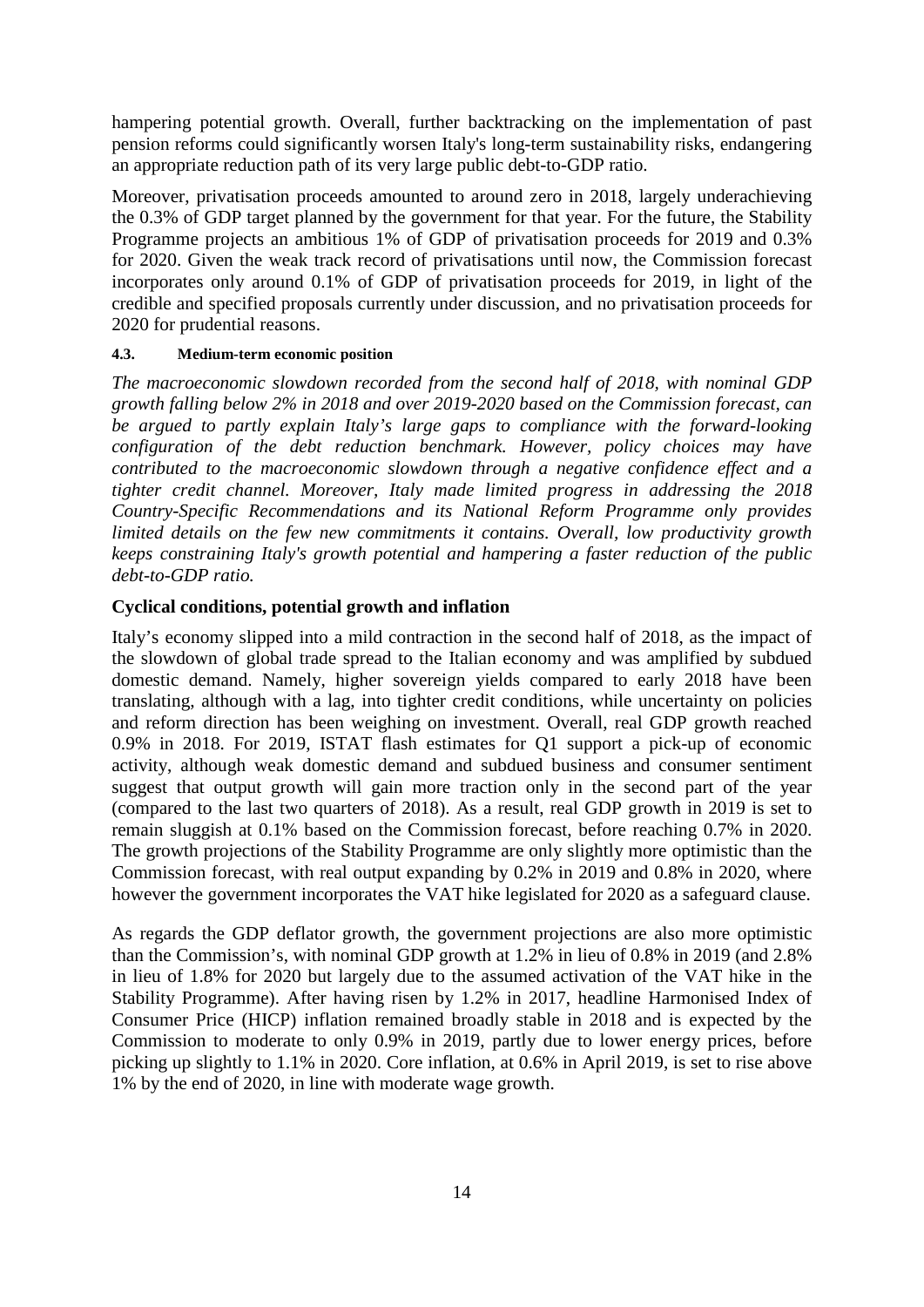Italy's potential growth is estimated to have increased in 2018, to 0.5% (up from 0.2% in 2017), but to slow down again to 0.3% in 2019 before picking up to 0.5% in 2020. Overall, it remains very low. As a result, Italy's negative output gap is estimated by the Commission to have closed in 2018, to -0.1% of potential GDP, from -0.5% in 2017, but to widen again to -0.3% in 2019 due to the starker deceleration in actual GDP growth, before closing again in 2020. Despite progress achieved in some reform areas (e.g. labour market and public administration, fight against tax evasion, banks' balance sheet repair), the legacy of the crisis and persistent structural weaknesses keep weighing on Italy's growth potential.<sup>[19](#page-15-0)</sup> Italy's real GDP has hardly recovered to the pre-crisis level, while real GDP in the rest of the euro area is now 21% higher than in 2004. More in detail, Italy's average annual growth rate was 0.1% over 2004-2018, compared with 1.5% in the euro area excluding Italy.

This is largely explained by structural factors that hamper the efficient allocation of resources and constitute a drag on productivity. A still large share of old-age pensions and debtservicing costs in Italy's public spending limits growth-enhancing spending items like education and infrastructure. A high tax burden on production factors and still low tax compliance continue to hold back economic growth. Employment growth was supported by labour market reforms and hiring incentives, but was largely driven by temporary contracts, while still high levels of long-term and youth unemployment weigh on future economic growth prospects. The business environment continues to hinder entrepreneurship, including due to weak spots in the public administration and very lengthy civil and criminal justice proceedings. Finally, investment, in particular in intangible assets, is still low. In that context, it would have been important for Italy to restart the reform effort in order to improve medium-term growth prospects and enhance the sustainability of the country's public finances.

Overall, it can be argued that Italy's ongoing economic slowdown is once again, after the crisis period, calling for a careful modulation of the fiscal adjustment to avoid that large fiscal efforts could turn self-defeating in a context of subdued nominal GDP growth. Low inflation makes it harder for Italy to cut its public spending as a share of GDP by freezing wages and pension entitlements in nominal terms, while implying lower-than-normal tax revenues. At the same time, unfavourable macroeconomic conditions generally imply higher-than-average fiscal multipliers, amplified by the constrained monetary policy due to the zero lower bound.<sup>[20](#page-15-1)</sup> On the other hand, the composition of the fiscal effort also has a major impact on the multipliers, especially in high-debt countries.<sup>[21](#page-15-2)</sup> As such, the macroeconomic slowdown recorded in Italy from the second half of 2018, with nominal GDP growth falling below 2% in 2018 and expected to remain below 2% in 2019-2020 based on the Commission forecast, can be argued to be a mild mitigating factor, only partly explaining Italy's large gaps to compliance with the forward-looking configuration of the debt reduction benchmark. Going forward, risks to the growth outlook remain predominantly negative: trade tensions continue to cloud the global outlook, higher-than-expected oil prices could curb consumers' purchasing power, and any possible increases in sovereign yields could affect sentiment and private-sector funding conditions and amplify Italy's sustainability risks.

<span id="page-15-0"></span> <sup>19</sup> See Commission Staff Working Document SWD(2019) 1011 final, 27.2.2019, "*Country Report Italy 2019. Including an In-Depth Review on the prevention and correction of macroeconomic imbalances".*

<span id="page-15-1"></span><sup>&</sup>lt;sup>20</sup> See, for instance, Blanchard O. and D. Leigh (2013), a[t www.imf.org/external/pubs/ft/wp/2013/wp1301.pdf](http://www.imf.org/external/pubs/ft/wp/2013/wp1301.pdf)

<span id="page-15-2"></span> $21$  See, for instance, Blanchard O. and J. Zettlemeyer (2018): "The Italian Budget: A Case of Contractionary Fiscal Expansion?"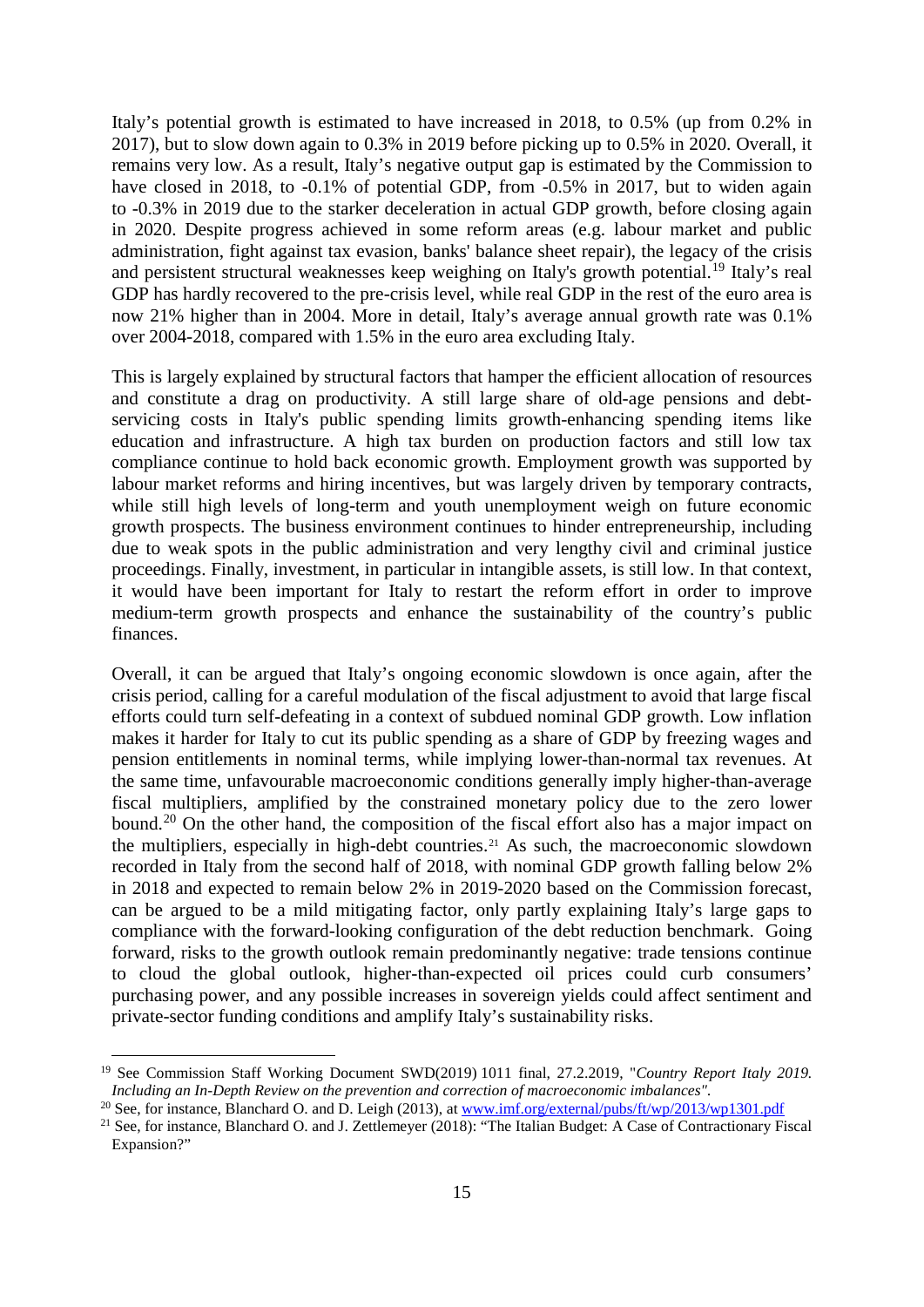|                                          | 2016   | 2017             | 2018   | 2019       |           | 2020       |           |
|------------------------------------------|--------|------------------|--------|------------|-----------|------------|-----------|
|                                          |        |                  |        | <b>COM</b> | <b>SP</b> | <b>COM</b> | <b>SP</b> |
| Real GDP (% change)                      | 1.1    | 1.7              | 0.9    | 0.1        | 0.2       | 0.7        | 0.8       |
| GDP deflator (% change)                  | 1.2    | 0.5              | 0.8    | 0.7        | 1.0       | 1.0        | 2.0       |
| Potential GDP (% change)                 | $-0.3$ | 0.2              | 0.5    | 0.3        | 0.4       | 0.5        | 0.7       |
| Output gap (% of potential GDP)          | $-2.0$ | $-0.5$           | $-0.1$ | $-0.3$     | $-0.3$    | $-0.1$     | $-0.2$    |
| General government balance               | $-2.5$ | $-2.4$           | $-2.1$ | $-2.5$     | $-2.4$    | $-3.5$     | $-2.1$    |
| Primary balance                          | 1.4    | 1.4              | 1.6    | 1.2        | 1.2       | 0.2        | 1.5       |
| One-off and other temporary measures     | 0.2    | 0.0 <sub>1</sub> | 0.1    | 0.1        | 0.1       | 0.1        | 0.1       |
| Government gross fixed capital formation | 2.1    | 2.2              | 2.1    | 2.1        | 2.2       | 2.3        | 2.4       |
| Cyclically-adjusted balance              | $-1.5$ | $-2.1$           | $-2.1$ | $-2.3$     | $-2.2$    | $-3.4$     | $-2.0$    |
| Cyclically-adjusted primary balance      | 2.5    | 1.7              | 1.6    | 1.3        | 1.4       | 0.3        | 1.6       |
| Structural balance <sup>b</sup>          | $-1.7$ | $-2.1$           | $-2.2$ | $-2.4$     | $-2.3$    | $-3.6$     | $-2.1$    |
| Structural primary balance               | 2.3    | 1.7              | 1.5    | 1.2        | 1.3       | 0.2        | 1.5       |

#### **Table 3: Macroeconomic and budgetary developments <sup>a</sup>**

Notes:

<sup>a</sup> In percent of GDP unless otherwise specified

<sup>b</sup> Cyclically adjusted balance excluding one-offs and other temporary measures

*Source : Commission services, Italy's 2019 SP and Commission 2019 spring forecast*

# **Structural reforms**

In its 2019 Country Report<sup>22</sup>, the Commission assessed that Italy had made limited progress in addressing the 2018 Country-Specific Recommendations. Namely, there has been some progress in fighting corruption, in reducing the stock of non-performing loans in the banking sector, and in implementing the reform of active labour market policies. There has been limited progress in tackling tax evasion, in improving market-based access to finance, in enforcing the framework for publicly owned enterprises, in encouraging women to work, as well as in fostering research, innovation, digital skills and infrastructure and vocationaloriented tertiary education. There has been no progress in shifting taxation away from productive factors, in reducing the share of old-age pensions in public spending (and indeed there has even been some backtracking in that field), in reducing trial length in civil justice, and in addressing restrictions on competition.

The in depth-review published as part of the 2019 Country Report also kept Italy in the "excessive macroeconomic imbalances" category, together with Greece and Cyprus,[23](#page-16-1) for the sixth year in a row. Italy's macroeconomic imbalances relate mainly to its high public debt and low productivity growth, while unemployment remains high and the overall stock of nonperforming loans in Italian banks' balance sheet remains elevated.

In the first months of 2019, the government approved two law decrees to support investment (so-called "*Crescita*" and "*Sblocca Cantieri*"). The *"Crescita"* decree envisages the strengthening of the regional bodies in charge of public works through the endowment of specialised employees in order to support investment in infrastructure. The decree reinforces State support for firms' financing (e.g. *"Fondo di Garanzia"*, *"Nuova Sabatini"*), in particular for bank credit, and introduces a new vehicle to support venture capital. The

[https://ec.europa.eu/info/sites/info/files/file\\_import/2019-european-semester-communication-country](https://ec.europa.eu/info/sites/info/files/file_import/2019-european-semester-communication-country-reports_en_0.pdf)[reports\\_en\\_0.pdf](https://ec.europa.eu/info/sites/info/files/file_import/2019-european-semester-communication-country-reports_en_0.pdf)

<span id="page-16-0"></span> <sup>22</sup> See "*Country Report Italy 2019*". Ibidem.

<span id="page-16-1"></span><sup>23</sup> See Commission Communication COM(2019) 150 final, "*2019 European Semester: Assessment of progress on structural reforms, prevention and correction of macroeconomic imbalances, and results of in-depth reviews under Regulation (EU) No 1176/2011"*.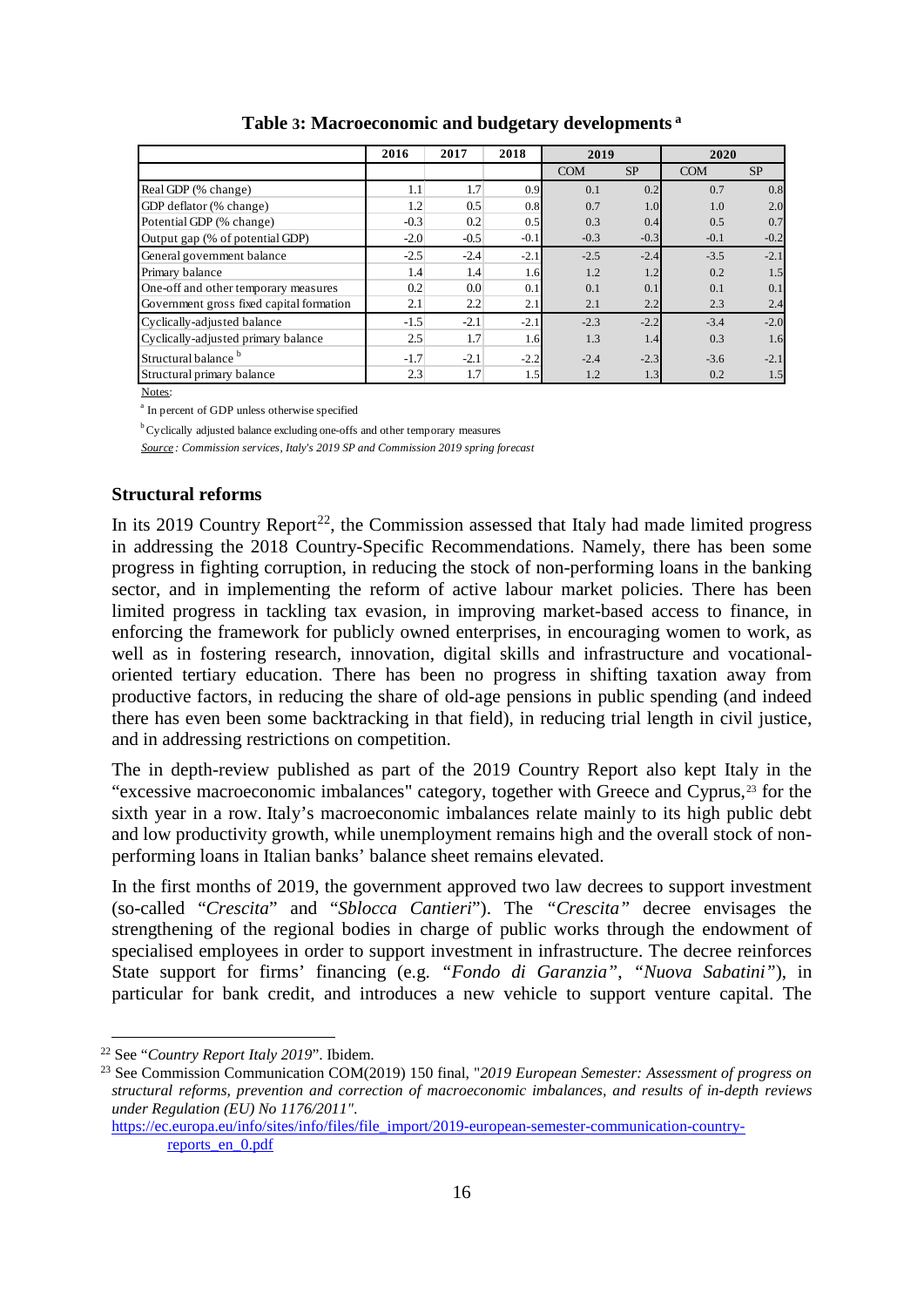*"Sblocca Cantieri"* decree aims to counter the difficulties faced by firms, especially smaller ones, in participating in public procurement through the implementation of simplified procedures, in order to unlock public investment. The 2019 National Reform Programme also mentions a reform of the public procurement code to be passed within two years.

The 2019 budget and the decree law implementing the new early retirement scheme in January 2019 backtrack on elements of past pension reforms, worsening the sustainability of public finances in the medium term. Those new provisions will further increase pension expenditure in the medium term. Between 2019 and 2021, the new early retirement scheme *("quota 100"*) will allow people to retire at age 62 if they have paid 38 years of contributions. In addition, the scope of the existing provisions for early retirement has been extended, including by suspending until 2026 the indexation to life expectancy of the required minimum contribution that past pension reforms had introduced. For those provisions, the 2019 budget earmarked funds worth 0.2% of GDP in 2019 and 0.5% of GDP in 2020 and 2021, but additional costs are also expected in the following years. The high public spending for old-age pensions restrains other social and growth-enhancing spending items like education and investment, and limits margins to reduce the overall high tax burden and the high public debt. Furthermore, broadening the possibility for early retirement might negatively affect labour supply, in a context where Italy is already lagging behind the EU average for the participation of its older workers (55-64) in employment, thereby hampering potential growth and worsening the sustainability of public debt.

Italy's 2019 National Reform Programme<sup>[24](#page-17-0)</sup> builds on the "contract of government" agreed by the government coalition parties in 2018 and its strategy to enhance growth continues to rely essentially on social transfers (e.g. the citizenship income) and to a lesser extent on lowering the tax burden and relaunching public investment. More in detail, Italy's National Reform Programme addresses the structural issues raised by the 2018 Country-Specific Recommendations only partially. In particular: (i) there are no new relevant measures that would foster a "tax shift" away from production factors; instead the National Reform Programme introduces a new possibility to settle past tax liabilities without fines for firms, which may negatively affect tax compliance; (ii) it does not contain major new commitments on justice but essentially confirms past ones such as the pending reform of the civil and criminal trials; (iii) it does not envisage further actions in the area of competition and of the banking sector other than maintaining the effort to support the reduction of non-performing loans and completing ongoing reforms (e.g. of small mutual banks); (iv) it focuses on completing the implementation of the citizenship income and the introduction of a minimum wage, while references to measures favouring female labour market participation are limited, and details on how to boost vocational education are missing.

Overall, Italy's 2019 National Reform Programme only partly addresses the structural issues raised by the 2018 Country-Specific Recommendations, and details on the few new commitments it contains, as well as on the timeline for their adoption and implementation, are often missing. However, its overall reform strategy largely builds on major reforms already in the pipeline in different areas, showing broad continuity compared to past National Reform Programmes.

<span id="page-17-0"></span><sup>&</sup>lt;sup>24</sup> [www.dt.tesoro.it/modules/documenti\\_it/analisi\\_progammazione/documenti\\_programmatici/def\\_2019/03a\\_-](http://www.dt.tesoro.it/modules/documenti_it/analisi_progammazione/documenti_programmatici/def_2019/03a_-_PNR_2019.pdf) [\\_PNR\\_2019.pdf](http://www.dt.tesoro.it/modules/documenti_it/analisi_progammazione/documenti_programmatici/def_2019/03a_-_PNR_2019.pdf)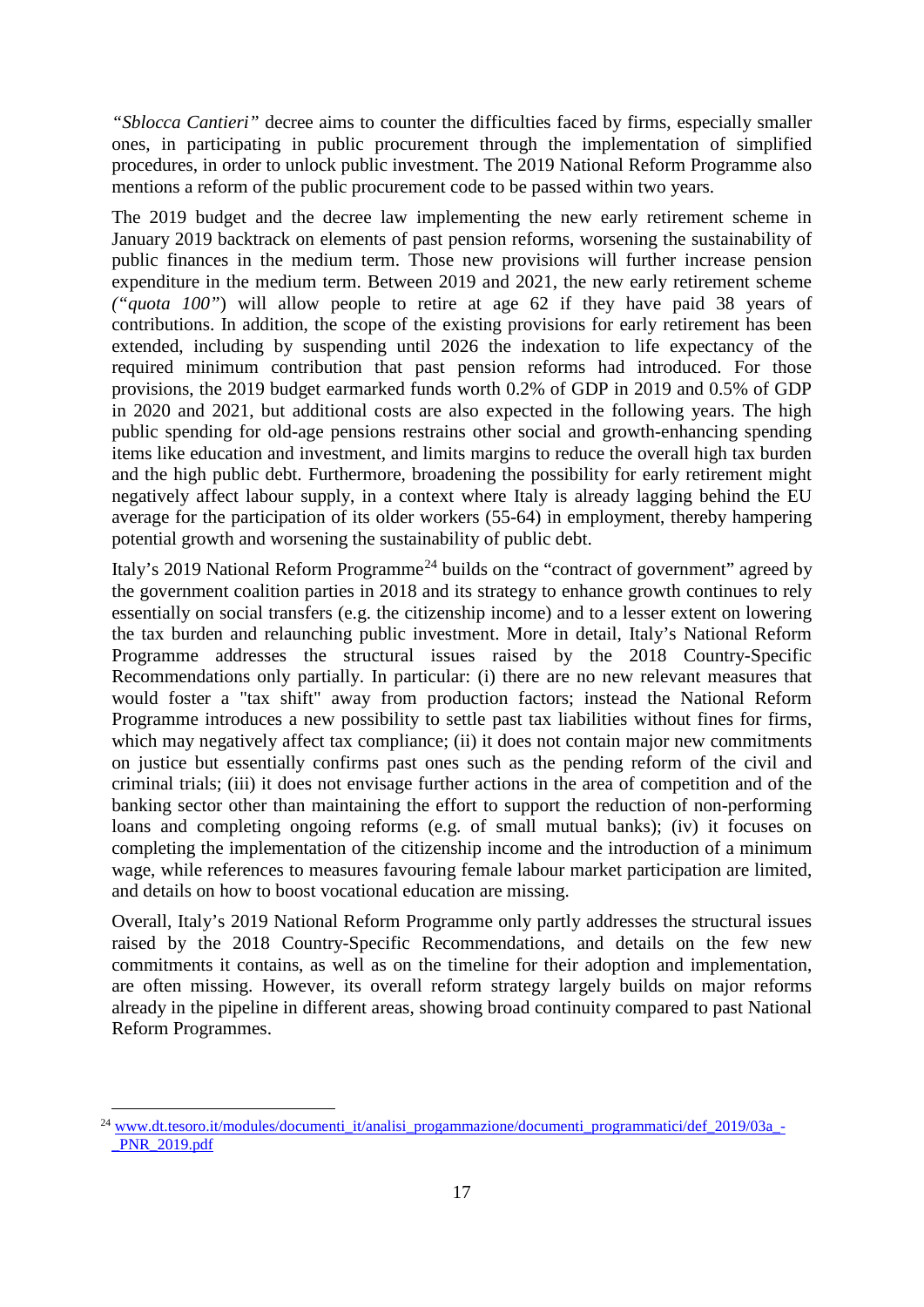#### **4.4. Other factors considered relevant by the Commission**

Among the other factors considered relevant by the Commission, particular consideration is given to financial contributions to fostering international solidarity and achieving the policy goals of the Union, the debt incurred in the form of bilateral and multilateral support between Member States in the context of safeguarding financial stability, and the debt related to financial stabilisation operations during major financial disturbances (Article 2(3) of Regulation (EC) No 1467/97). Regarding government support to the financial sector in the course of the financial crisis, contingent liabilities to support liquidity provisions of financial institutions amounted to around 0.9% of GDP at end-2018 (out of a total amount of contingent liabilities of 4.2% of GDP), down from 1.3% of GDP at end-2017.

Support to financial institutions with an impact on the government debt amounted to zero in 2018 (down from around 1% at end-2017<sup>[25](#page-18-0)</sup>). An additional risk for public finances is related to the possible (one-off) impact from the support to financial institutions also on the deficit for 2019 and 2020, as well as from the considerable stock of trade debt arrears of the public administration.

Article 12(1) of Regulation (EU) No 473/2013 requires that this report consider also "the extent to which the Member State concerned has taken into account the Commission opinion" on the Member State's draft budgetary plan, as referred in Article 7(1) of the same Regulation. In 2018, the Commission Opinion on Italy's 2019 draft budgetary plan identified a case of "particularly serious non-compliance" with the recommendation addressed to Italy by the Council on 13 July 2018 and invited the authorities to submit a revised draft budgetary plan. On 13 November 2018, Italy submitted a revised draft budgetary plan confirming the fiscal targets planned for 2019. The authorities amended the 2019 budget in December 2018, which put an end to the situation of "particularly serious non-compliance" with the SGP. Despite those changes, Italy's fiscal targets still point to a risk of significant deviation from the preventive arm in 2019 based on both the government plans and the Commission forecast.

# **4.5. Other factors put forward by the Member State**

On 31 May 2019, the Italian authorities transmitted documents concerning relevant factors in accordance with Article 2(3) of Regulation (EC) No 1467/97 ('the Italian observations'). The analysis presented in the other sections of this report already covers most of the factors put forward by the authorities.

As regards Italy's compliance status with the preventive arm of the SGP, the Italian observations stress the following relevant factors:

(i) as regards 2018, the authorities argue that the non-delivery of the required fiscal effort should not be attributed to the government in office, which they argue just fulfilled the budgetary commitments of the previous government and refrained from any further fiscal expansion. However, the Commission had already assessed Italy's 2018 Stability Programme as being at risk of non-compliance with the SGP in 2018 based on its 2018 spring forecast, calling on the government to restore compliance. Moreover, the worsening of Italy's structural effort based on the Commission 2019 spring forecast compared to the 2018 spring forecast was largely due to higher-than-expected interest spending, which was a consequence of the rise in sovereign spreads recorded since the new government took office in May 2018;

<span id="page-18-0"></span> $^{25}$  That support (EUR 16.6 billion, overall) was mainly related to the liquidation of the two Italian regional lenders "Banca Popolare di Vicenza" and "Veneto Banca" and to the precautionary recapitalisation of "Banca Monte dei Paschi di Siena". The related impact on deficit was around 0.33% of GDP in 2017.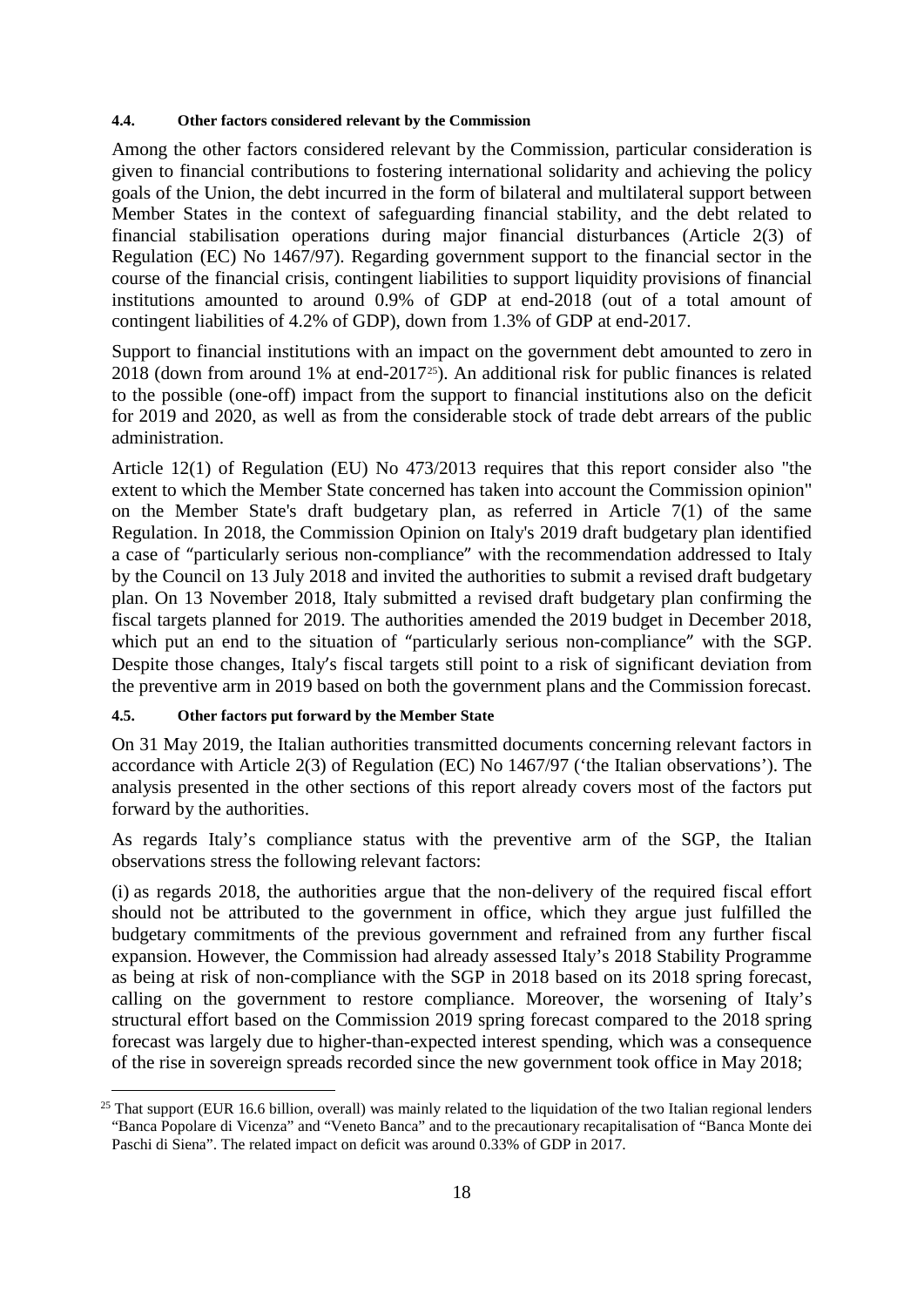(ii) as regards 2019, the Italian observations provide indications of upside risks for the budgetary execution which could result in a lower-than-expected headline deficit, around 2.3% of GDP (as compared to 2.4% in Italy's 2019 Stability Programme and 2.5% based on the Commission 2019 spring forecast). That would mainly derive from higher-than-expected revenues and lower-than-projected public expenditure on the citizenship income and the new early retirement scheme, considering the low take up so far. While those upside risks for Italy's 2019 budget balance appear plausible overall, they can only be confirmed later in the year, when more data will be available;

(iii) as regards 2020, the Italian observations contain no new commitments for 2020 and only confirm the 2.1% of GDP deficit target set in Italy's 2019 Stability Programme, while recalling the commitment to find alternative financing measures to reach it without activating the VAT hike legislated as a safeguard clause. However, no details are provided on those alternative measures other than a generic reference to a spending review.

Other relevant factors put forward by the authorities, beyond mere compliance with the SGP, are the following:

(i) Italy's track record of sizable primary surpluses coupled with solid fundamentals and a strong financial position. This is illustrated in particular by a high current account surplus, a positive net international investment position, a long-dated and fixed-rate composition of public debt, low private sector debt, as well as the restored strength of the Italian banking sector, with an overall strong liquidity position, recovered profitability, and the continued reduction of their non-performing loans. In that context, the authorities identify adverse macroeconomic conditions, and in particular the still-high differential between average borrowing costs and nominal GDP growth as the main reason behind Italy's lack of compliance with the debt reduction benchmark in 2018. The consideration of the macroeconomic slowdown as a mitigating factor is reinforced by the fact that, reportedly, the deflationary pressures and downturn in manufacturing experienced by Italy were largely due to external factors. However, the Commission recalls in this report that policy choices may have contributed to the macroeconomic slowdown through a negative confidence effect and a tighter credit channel, not least via higher sovereign spreads recorded since May 2018.

(ii) Italy's commitment to fiscal consolidation and to reducing the debt-to-GDP ratio over the coming years, whereby the headline deficit is projected to decline to 1.5% in 2022 and, correspondingly Italy's structural balance to improve to -0.8% of GDP in 2022, "on the way to a zero balance over the following two to three years". At the same time, however, that argument also reveals Italy's decision to postpone the achievement of its MTO of a structural surplus of 0.5% of GDP;

(iii) the underestimation of the slack in Italy's economy based on the commonly agreed methodology. The narrow estimates of Italy's output gap based on the Commission 2019 spring forecast, at -0.1% of potential GDP in 2018, -0.3% in 2019 and -0.1% in 2020, are argued to be at odds with macroeconomic evidence of relatively high unemployment and very low inflation, as well as debatable on a comparative basis. On that basis, the authorities present alternative estimations of Italy's output gap, at -1.5% of potential GDP in 2018, -1.7% in 2019 and -1.6% in 2020. On that basis, they also argue that Italy is set to be broadly compliant with the preventive arm requirement in 2019, given the reduced effort of 0.25% of GDP that the preventive arm matrix would prescribe based on this larger estimate of Italy's negative output gap, as Italy would be classified in "bad economic times", and growth potential, whereby Italy would grow below potential in 2019. Moreover, the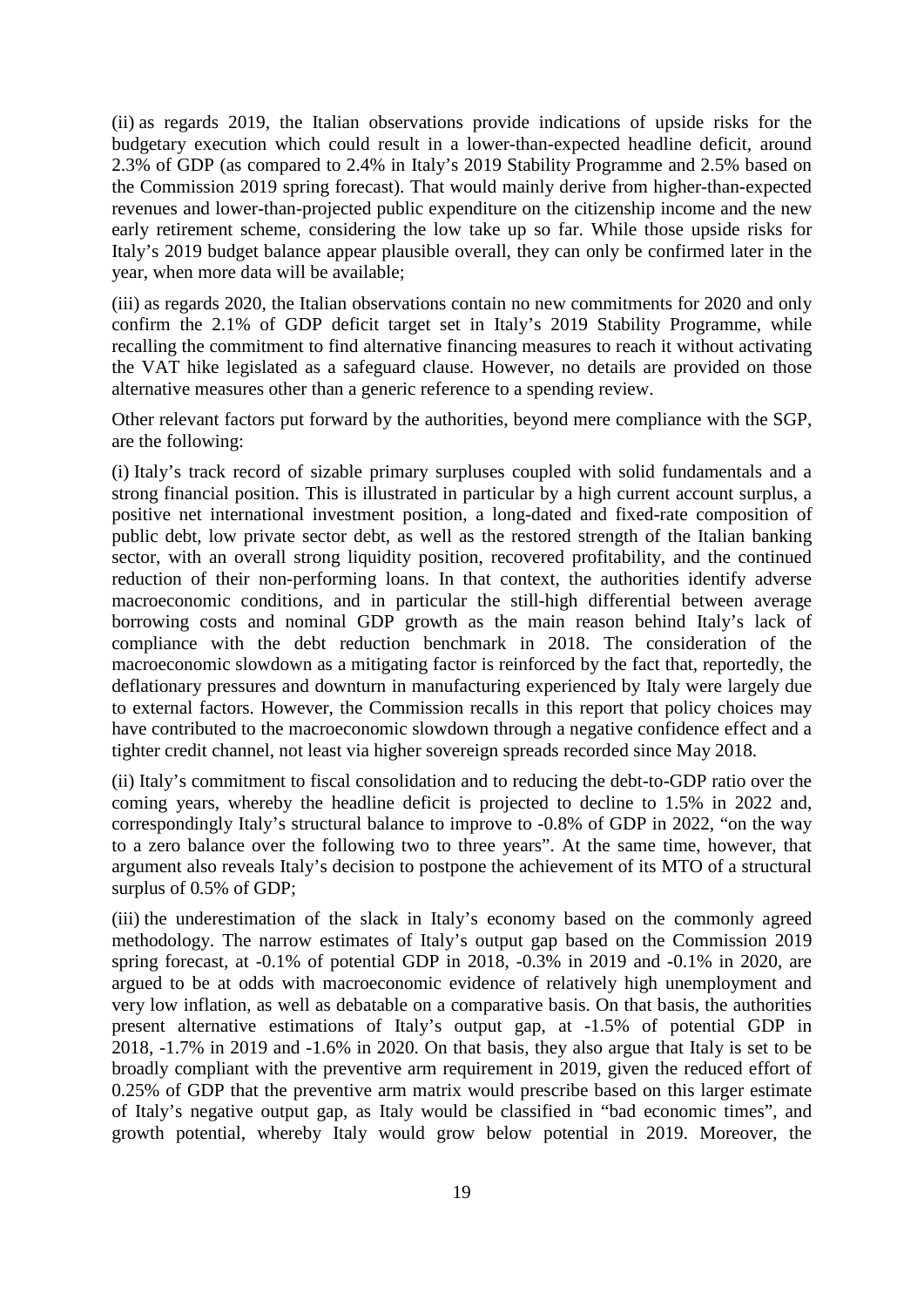authorities argue that with wider output gap estimates Italy would have also been closer to satisfying the debt rule in its cyclically adjusted configuration;

(iv) Italy's track record of growth-enhancing structural reforms in line with the 2018 Country-Specific Recommendations, starting from the significant resources devoted to improving social inclusion and revitalising public investment. The new citizenship income scheme is argued to respond to the Country-Specific Recommendations by raising income support for individuals and households below the poverty threshold and earmarking additional human, financial and technological resources for active labour market policies. Moreover, the government plans to raise public investment by 0.6 percentage points of GDP by 2021 compared to 2018, and the 2019 National Reform Programme envisages reforms of the judicial system, the corruption prevention system, the public sector, and of tax enforcement. The Italian observations also stress the positive impact on public debt sustainability ensured by the planned policy measures supporting aggregate demand and thereby GDP growth;

(v) Italy's still low fiscal sustainability risks in the long-term, when taking into account national estimates for old-age expenditure, coupled with a low level of contingent liabilities on a comparative basis within the Union.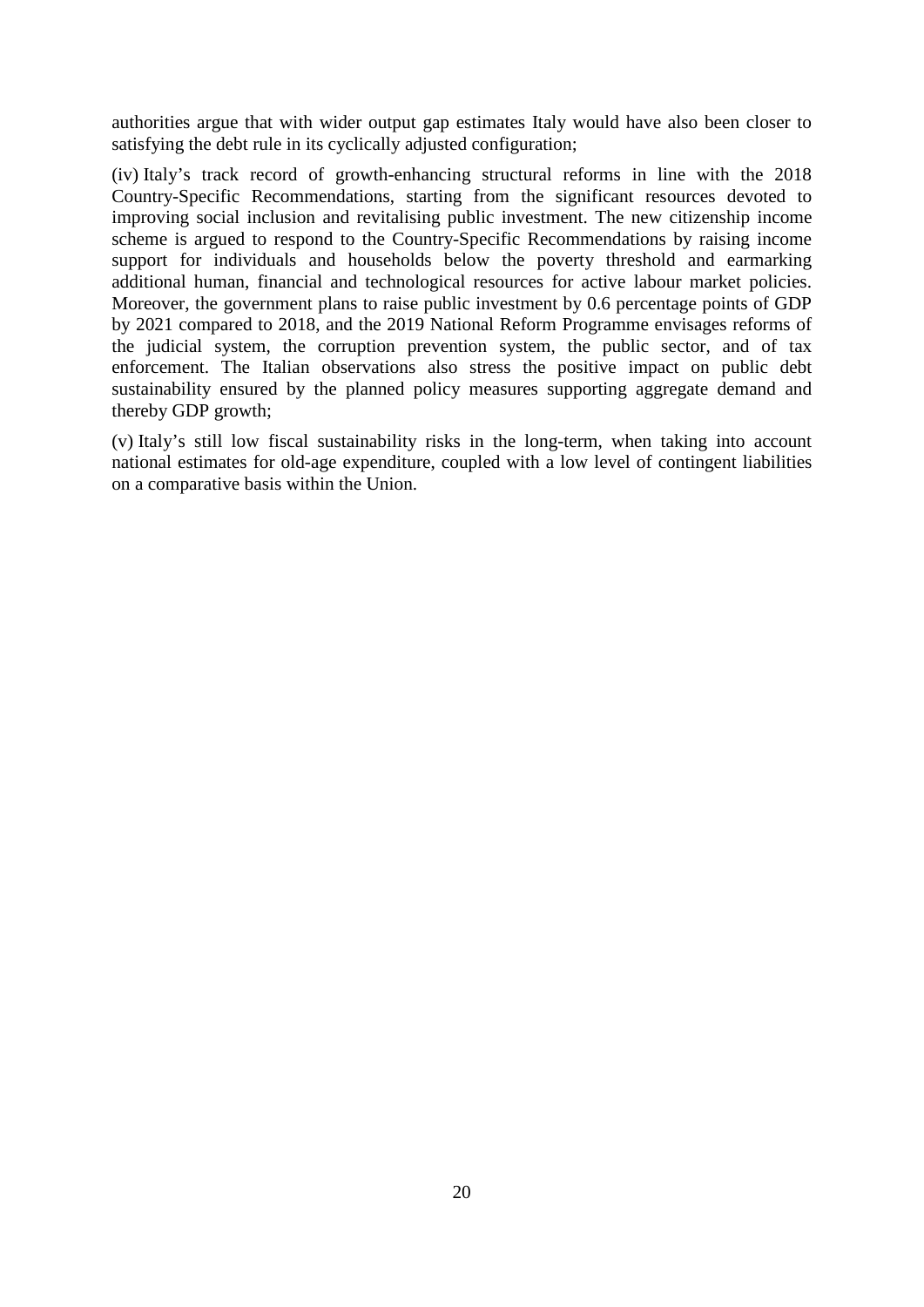# **5. CONCLUSIONS**

Italy's public debt-to-GDP ratio, at 132.2% in 2018, is the second largest in the Union and one of the largest in the world. In 2018, it represented an average burden of EUR 38 400 per inhabitant, in addition to an average yearly cost of servicing it of around EUR 1 000 per inhabitant. The large stock of public debt deprives Italy of the fiscal space it needs to stabilise its economy in case of macroeconomic shocks. It also represents an inter-generational burden weighing on the standard of living of future Italian generations. The fact that debt-servicing costs absorb a considerably larger amount of public resources in Italy than in the rest of the euro area also takes a toll on the country's productive spending: Italy's interest spending stood in 2018 at around EUR 65 billion or 3.7% of GDP, i.e. broadly the same amount of public resources that are devoted to education. Moreover, a large public debt, in the absence of prudent fiscal policies, exposes the country to market confidence shocks on sovereign yields, with a negative impact on both the interest bill paid by the country as well as the overall financing cost for the real economy, which would, in turn, negatively impact growth. Italy's large public debt is a major vulnerability for the Italian economy and decisively reducing it should remain a priority in the best interest of Italy.

Italy's general government gross debt reached 132.2% of GDP in 2018, well above the 60% of GDP reference value of the Treaty, and Italy did not comply with the debt reduction benchmark in 2018 based on outturn data. Moreover, Italy is not projected to comply with the debt reduction benchmark in either 2019 or 2020 based on both the government plans and the Commission 2019 spring forecast. In particular, the Commission expects Italy's public debt ratio to markedly increase over the forecast horizon on the back of weak nominal GDP growth, a deterioration of the primary surplus and underachieved privatisation proceeds, reaching 133.7% in 2019 and 135.2% in 2020. Those findings clearly suggest that, before consideration is given to all relevant factors, the debt criterion as defined in the Treaty does not appear to be fulfilled by Italy *prima facie*. In line with the Treaty, this report examines the relevant factors in turn.

In particular, the macroeconomic slowdown recorded in Italy from the second half of 2018, with nominal GDP growth falling below 2% in 2018 as well as over 2019-2020 based on the Commission 2019 spring forecast, can be argued to be to some extent a mitigating factor in explaining Italy's large gaps to compliance with the forward-looking debt reduction benchmark. Moreover, low productivity growth keeps constraining Italy's growth potential and hampering a faster reduction of its public debt ratio.

However, Italy has made limited progress in addressing the 2018 Country-Specific Recommendations, and the structural reform agenda outlined by the 2019 National Reform Programme contains only piecemeal measures building upon past reforms in different areas and backtracks on elements of major reforms adopted in the past. Among others, while the Council recommended that Italy should reduce the share of old-age pensions in its public spending to create space for other social spending, the newly introduced possibility for early retirement backtracks on earlier pension reforms that underpin the long-term sustainability of Italy's sizeable public debt and may negatively affect Italy's growth potential.

Moreover, an *ex post* assessment points to Italy's non-compliance with the recommended adjustment path towards the Medium Term budgetary Objective (MTO) in 2018, even after taking into account the so-called "margin of discretion". As regards 2019, Italy is assessed to be at risk of non-compliance with the preventive arm of the Stability and Growth Pact even